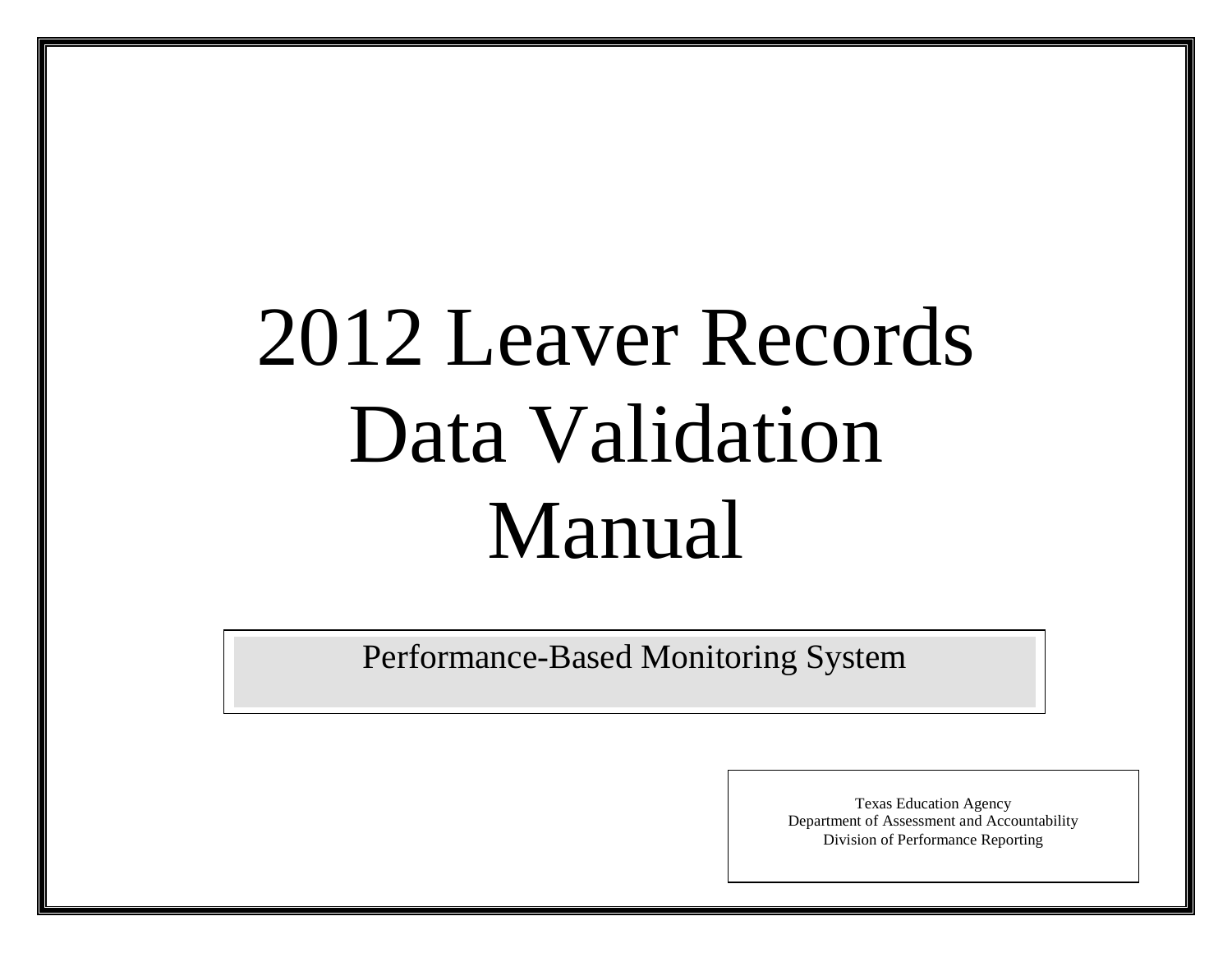**Copyright © Notice** The materials are copyrighted © and trademarked ™ as the property of the Texas Education Agency (TEA) and may not be reproduced without the express written permission of TEA, except under the following conditions:

- 1) Texas public school districts, charter schools, and Education Service Centers may reproduce and use copies of the Materials and Related Materials for the districts' and schools' educational use without obtaining permission from TEA.
- 2) Residents of the state of Texas may reproduce and use copies of the Materials and Related Materials for individual personal use only without obtaining written permission of TEA.
- 3) Any portion reproduced must be reproduced in its entirety and remain unedited, unaltered and unchanged in any way.
- 4) No monetary charge can be made for the reproduced materials or any document containing them; however, a reasonable charge to cover only the cost of reproduction and distribution may be charged.

Private entities or persons located in Texas that are **not** Texas public school districts, Texas Education Service Centers, or Texas charter schools **or** any entity, whether public or private, educational or non-educational, located **outside the state of Texas** *MUST* obtain written approval from TEA and will be required to enter into a license agreement that may involve the payment of a licensing fee or a royalty.

For information contact:

Office of Copyrights, Trademarks, License Agreements, and Royalties Texas Education Agency 1701 N. Congress Ave. Austin, TX 78701-1494 Phone: (512) 463-9270 Email[: copyrights@tea.state.tx.us](mailto:copyrights@tea.state.tx.us)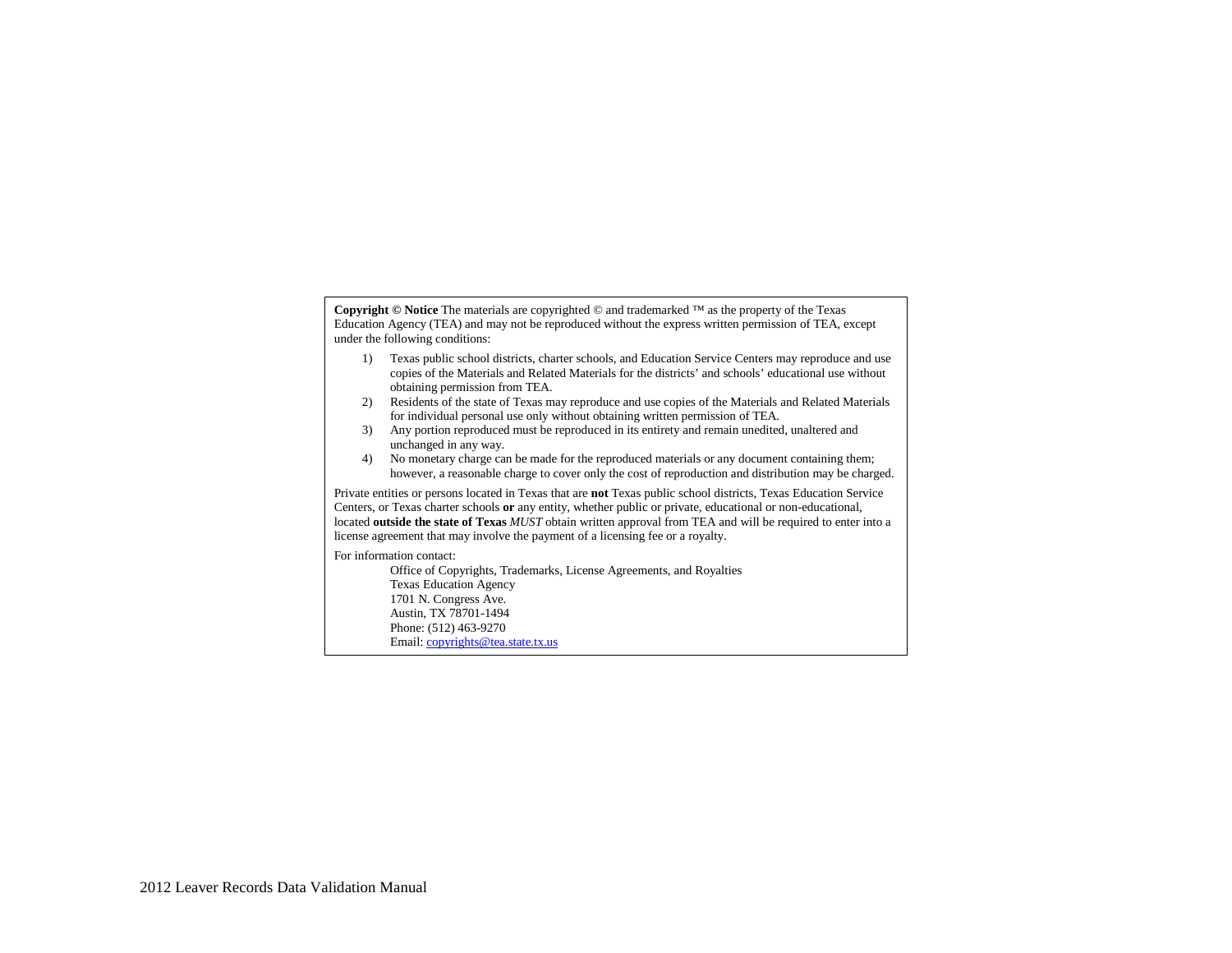## <span id="page-2-0"></span>**Table of Contents** 2012 Leaver Records Data Validation Manual

## **Section I: Introduction**

## **Section II: 2012 Leaver Records Data Validation Indicators**

<sup>&</sup>lt;sup>1</sup> PET is the Person Identification Database (PID) Enrollment Tracking (PET) extension.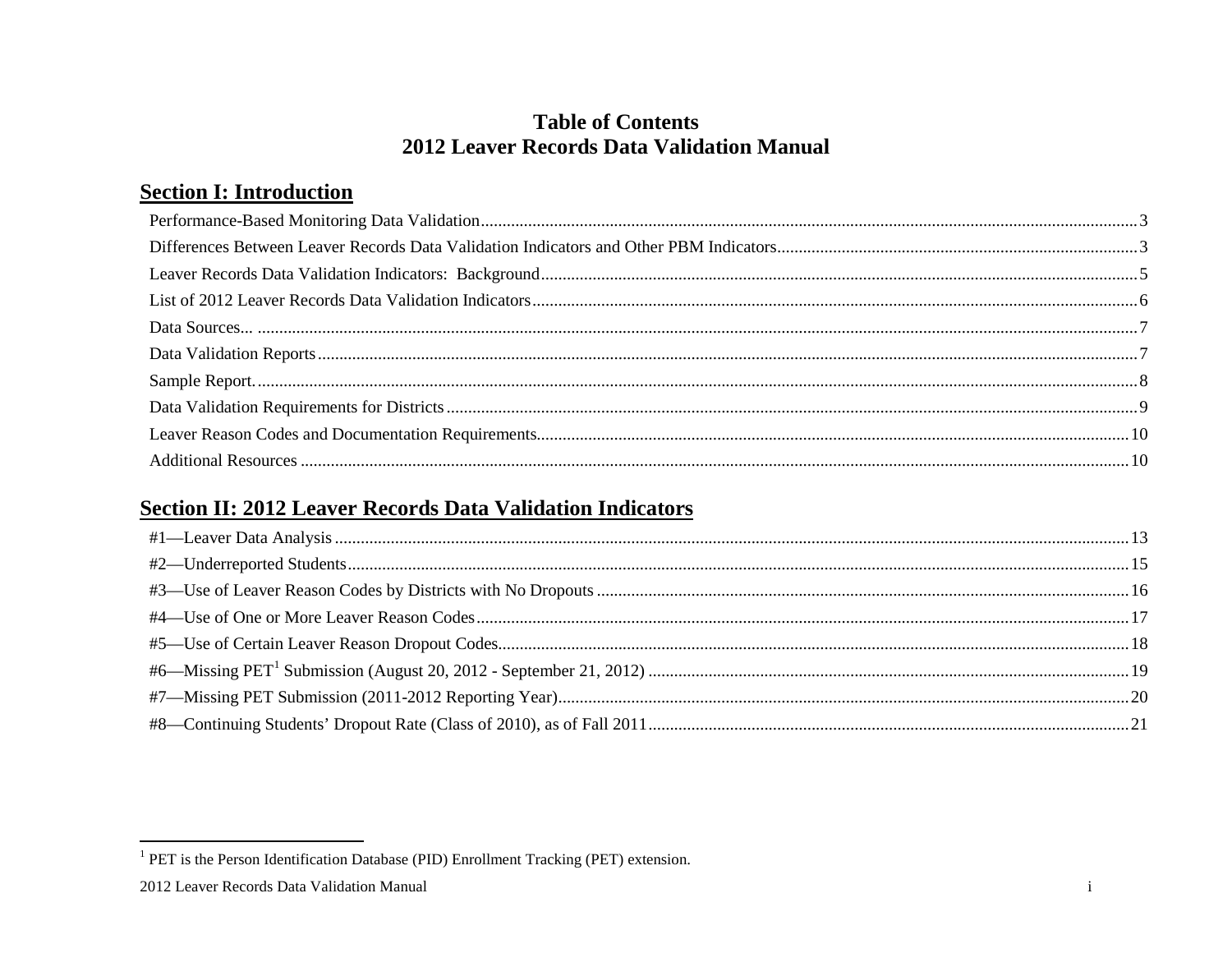## **Section III: Appendices**

## **Section IV: Comments and Questions**

| Comments on the 2012 Leaver Records Data Validation Indicators |
|----------------------------------------------------------------|
|----------------------------------------------------------------|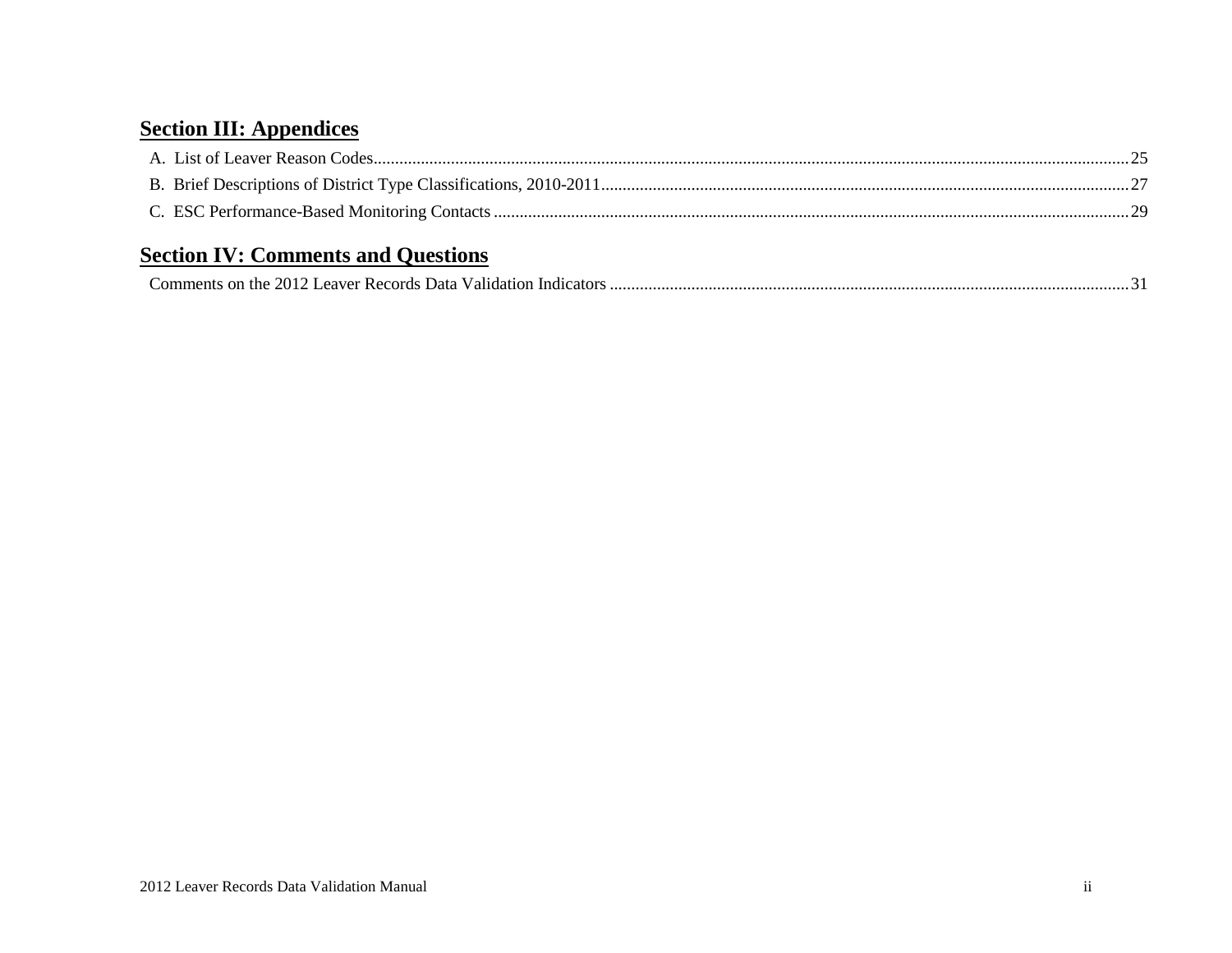# Section I:

# Introduction

2012 Leaver Records Data Validation Manual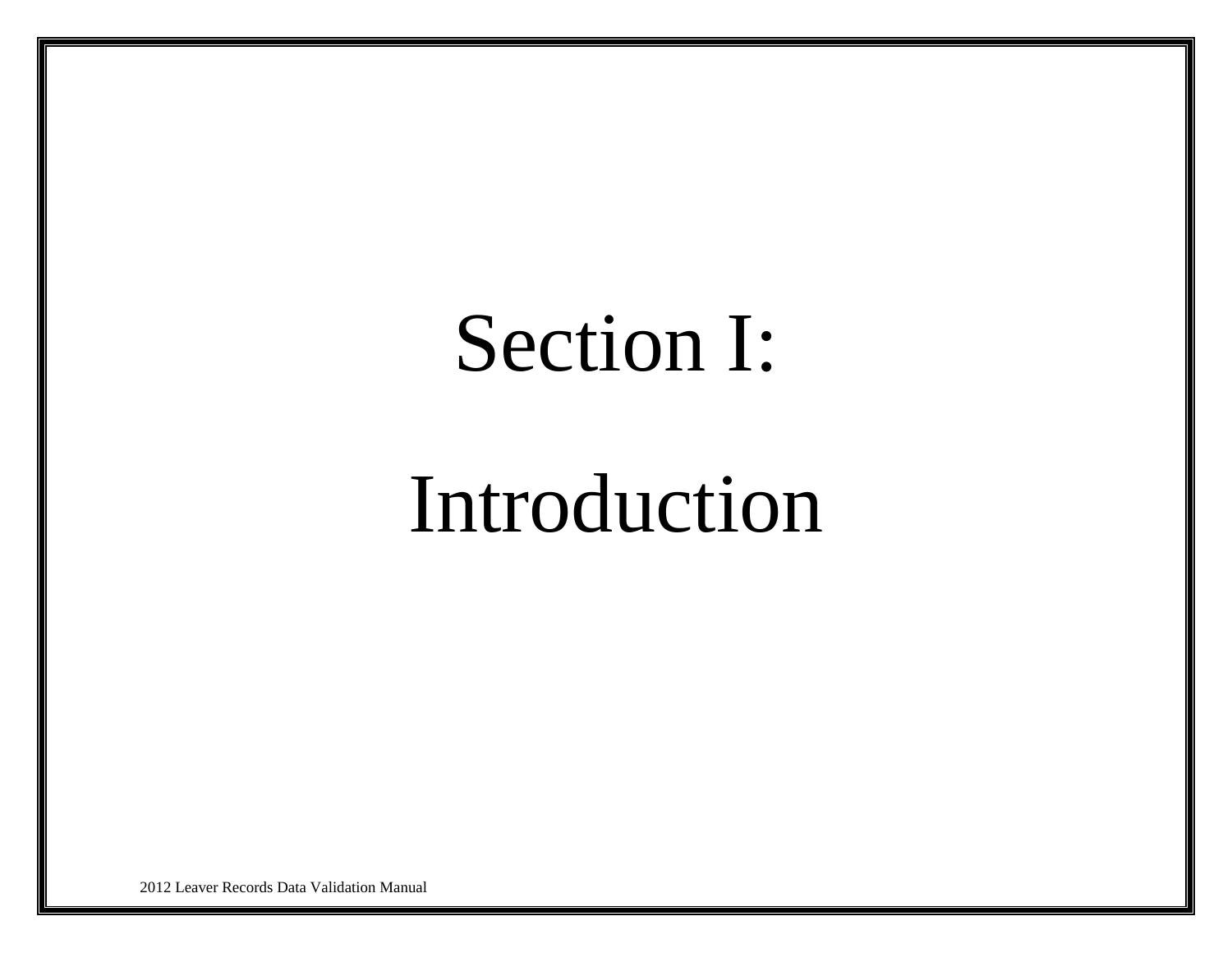*This Page Intentionally Left Blank*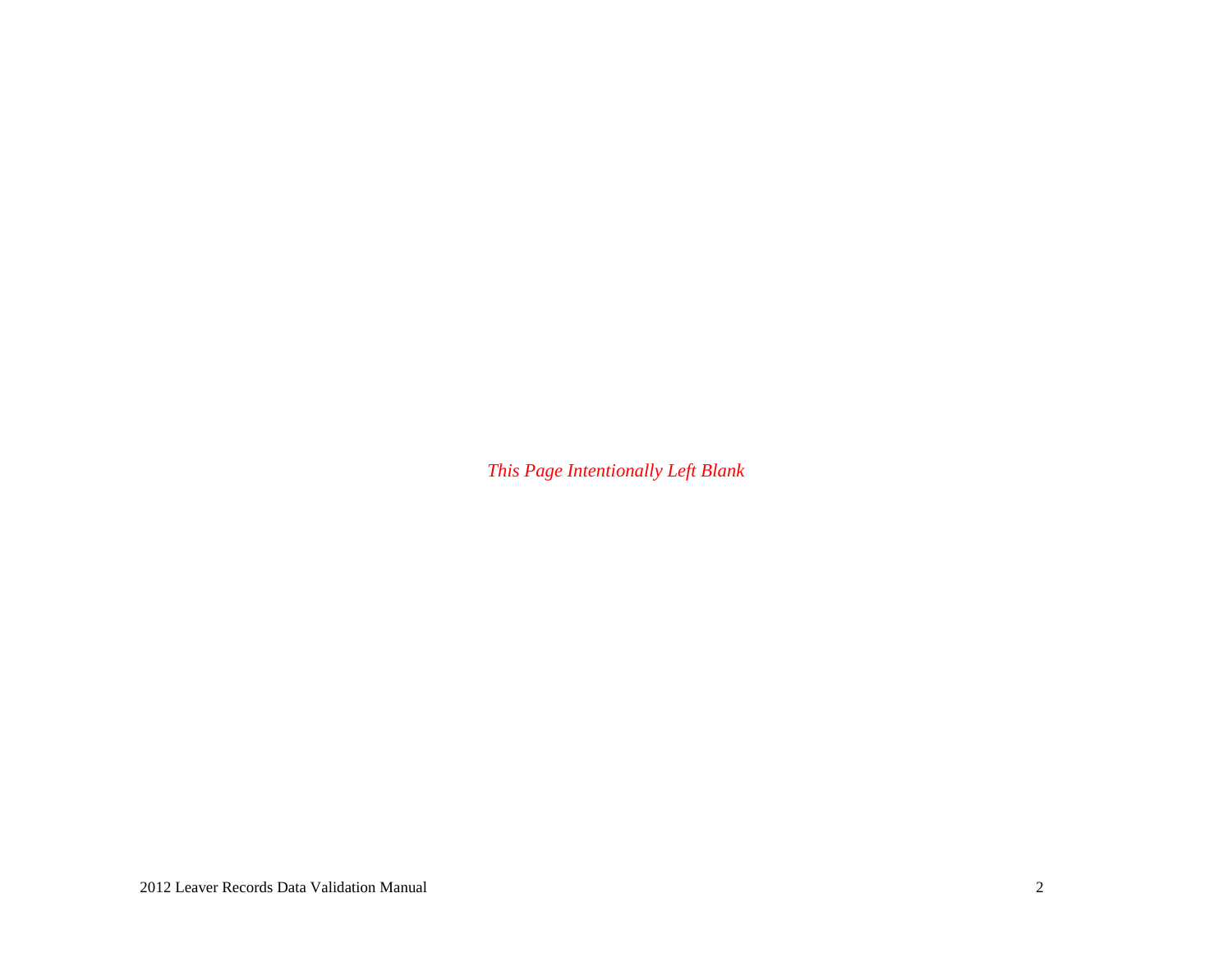## *Performance-Based Monitoring Data Validation*

The Performance-Based Monitoring (PBM) system, which was developed in 2003 in response to state and federal statute, is a comprehensive system designed to improve student performance and program effectiveness. The PBM system is a data-driven system that uses performance and program effectiveness data submitted to the state by local education agencies (LEAs); therefore, the integrity of these data is critical. To ensure data integrity, the PBM system includes annual data validation analyses that use several different indicators to examine LEAs' leaver and dropout data, student assessment data, and discipline data. Additional data analyses, including random audits, are conducted as necessary to ensure the data submitted to the Texas Education Agency (TEA) are accurate and reliable.

## *Differences Between Leaver Records Data Validation Indicators and Other PBM Indicators*

As shown in the table on page 4, there are key differences between the leaver records data validation indicators used as part of the PBM Data Validation System and the performance indicators used in the Performance-Based Monitoring Analysis System (PBMAS). A PBMAS performance indicator yields a *definitive* result, e.g., 100% of an LEA's graduates completed the Recommended High School Program. A leaver records data validation indicator typically *suggests* an anomaly that a local review may ultimately determine to be verifiable and accurate. For example, an LEA may report all of its leavers as intending to enroll in a private school. This single use of a leaver reason code for all leavers within a given year suggests a potential data anomaly. However, the LEA may determine, after a local review and verification process, that the exclusive use of one particular leaver reason code can be validated.

Because a PBMAS performance indicator yields a definitive result, an LEA's performance on PBMAS indicators is made *public*. Because a leaver records data validation indicator typically yields a result that is suggestive but may not be definitive, an LEA's initial results on these indicators are *not made public*. Results of the leaver records data validation indicators are only released on the Texas Education Agency Secure Environment (TEASE).

Another difference between PBMAS performance indicators and PBM leaver records data validation indicators is the use of standards. A PBMAS performance indicator is based on a *standard* that is made public with as much advance notice as possible and that all LEAs can achieve over time. The goal for LEAs on PBMAS performance indicators is progress toward the standard over time. A leaver records data validation indicator is typically based on an *annual review of data* in an attempt to identify what data may be anomalous or what trends can be observed over time. Standards on individual leaver records data validation indicators generally are not, and generally cannot be, made public in advance, although there are some exceptions (e.g., underreported students). The goal for LEAs on PBM leaver records data validation indicators is to report accurate data each year.

The required response by the LEA is also different depending on whether the LEA is identified under a PBMAS performance indicator or a PBM leaver records data validation indicator. LEAs identified with a PBMAS performance indicator concern are generally expected to (a) improve performance; or (b) if the identification of a performance indicator concern occurred because of inaccurate data, improve local data collection and submission procedures. LEAs identified as a result of a leaver records data validation indicator are generally expected to (a) validate and document that their data are, in fact, correct; and (b) if correct data reflect a program implementation concern, address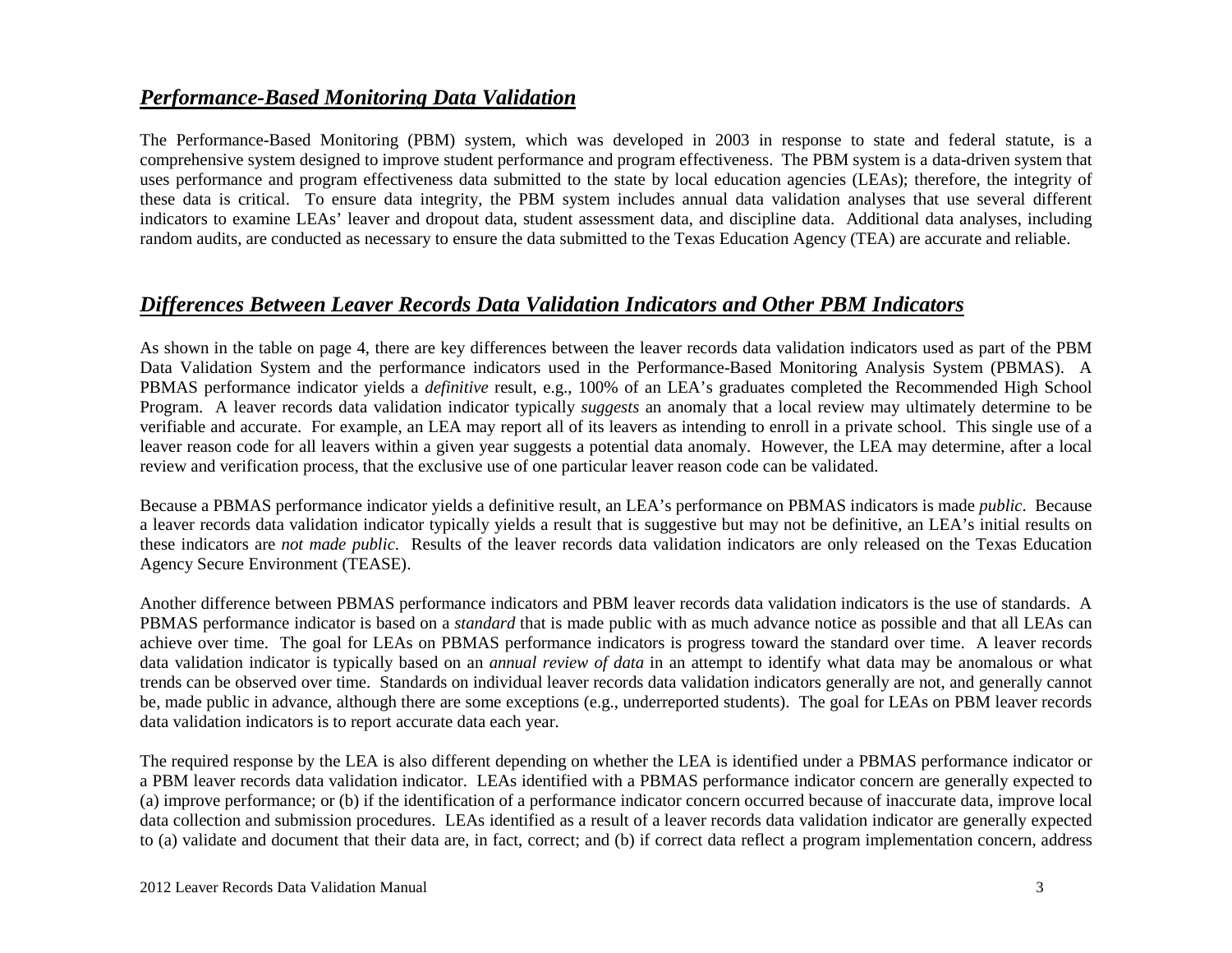that concern; or (c) if the LEA's identification occurred because of incorrect data, improve local data collection and submission procedures.

| Differences between Leaver Records Data Validation Indicators and PBMAS Indicators |                            |                          |                                                                                                     |                                                                                                                                                                              |  |
|------------------------------------------------------------------------------------|----------------------------|--------------------------|-----------------------------------------------------------------------------------------------------|------------------------------------------------------------------------------------------------------------------------------------------------------------------------------|--|
| <b>Indicator Type</b>                                                              | <b>Result</b>              | <b>Publicly Released</b> | <b>Standards</b>                                                                                    | <b>LEA Response</b>                                                                                                                                                          |  |
| Leaver Records Data<br>Validation                                                  | Suggests an anomaly        | No.                      | Based on annual review<br>of data to identify<br>anomalous data and<br>trends observed over<br>time | Validate accuracy of<br>data locally and, as<br>necessary, improve<br>local data collection and<br>submission procedures<br>or address program<br>implementation<br>concerns |  |
| <b>PBMAS</b>                                                                       | Yields a definitive result | Yes                      | Based on standards<br>established in advance                                                        | Improve performance or<br>program effectiveness<br>or if identification<br>occurred because of<br>inaccurate data, improve<br>data collection and<br>submission procedures   |  |

By their very nature and purpose, some leaver records data validation indicators may sometimes identify one or more LEAs that are collecting and reporting accurate data. **Confirming the accuracy of data is a critical part of the process that is necessary to validate and safeguard the integrity of the overall PBM system.** As such, the process LEAs engage in to either validate the accuracy of their data or determine that erroneous data were submitted is fundamental to the integrity of the entire system.

Many LEAs initially identified through a leaver records data validation indicator will be able to confirm the accuracy of their data. This is expected and should be handled by those LEAs as a routine data confirmation that is documented locally and, in some cases, communicated back to the agency. Other LEAs identified through a leaver records data validation indicator will find their anomalous data to be the result of an isolated reporting error that can be addressed through better training, improved quality control of local data collection and submission processes, or other targeted local response. For some LEAs identified through a leaver records data validation indicator, it will be determined that the anomalous data reflect a systemic issue within one data collection (e.g., leaver records data in general) or a pervasive issue (i.e., across data systems). In these less typical occurrences, the LEA's response will be more extensive, including more involvement by the agency and the application of sanctions as necessary and appropriate.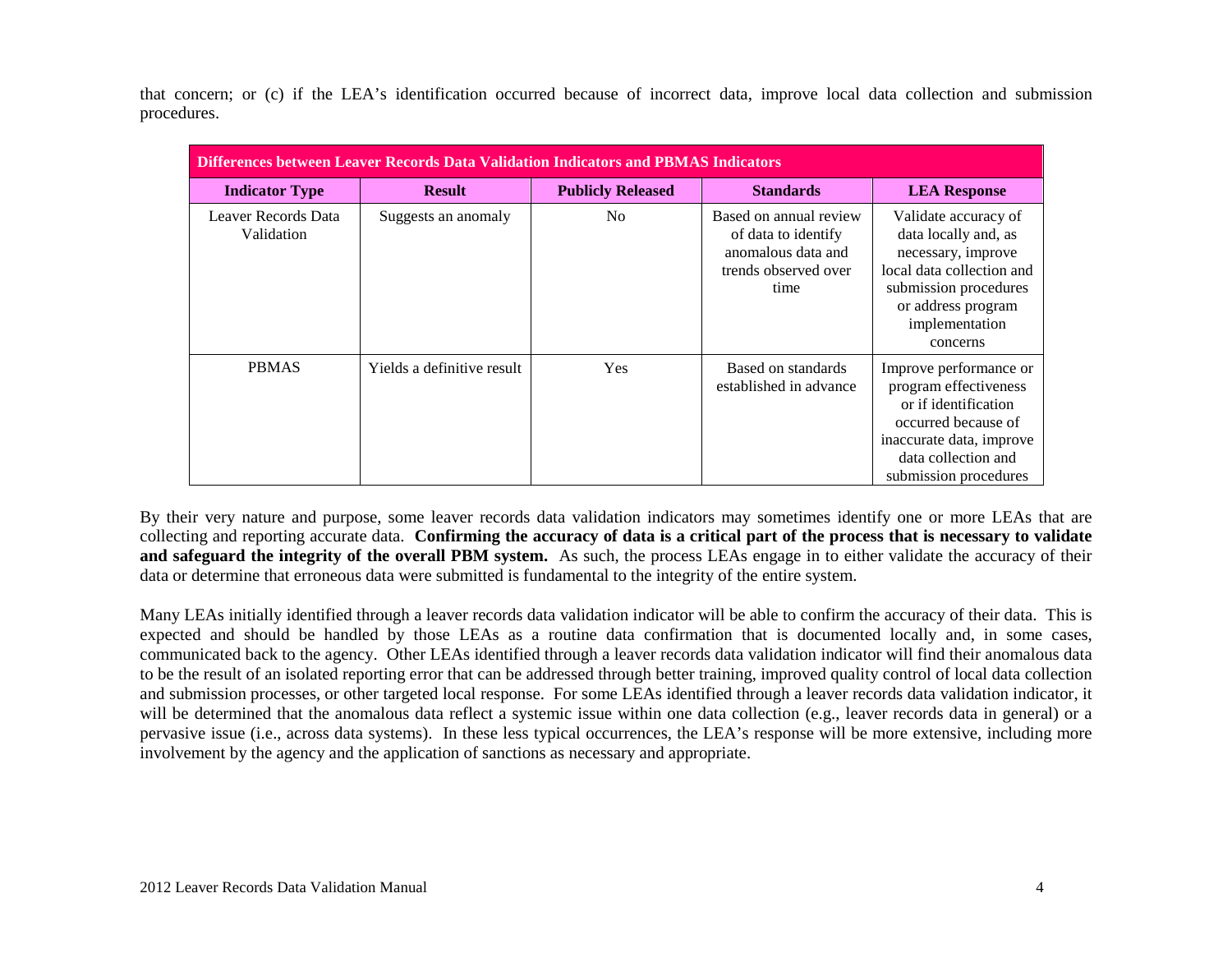## *Leaver Records Data Validation Indicators: Background*

Since 1997-1998, the integrity of leaver records has been evaluated annually by TEA through various indicators and data analyses. Statutory requirements have also guided TEA's leaver records data validation efforts. During the 78<sup>th</sup> Legislature Regular Session (2003), Texas Education Code was amended to require an annual electronic audit of dropout records and a report based on the findings of the audit. House Bill 3, passed during the 81<sup>st</sup> Legislature Regular Session (2009), maintained this requirement in TEC, §39.308:

TEC §39.308. Annual Audit of Dropout Records; Report. (a) The commissioner shall develop a process for auditing school district dropout records electronically. The commissioner shall also develop a system and standards for review of the audit or use systems already available at the agency. The system must be designed to identify districts that are at high risk of having inaccurate dropout records and that, as a result, require on-site monitoring of dropout records.

(b) If the electronic audit of a school district's dropout records indicates that a district is not at high risk of having inaccurate dropout records, the district may not be subject to on-site monitoring under this subsection.

(c) If the risk-based system indicates that a school district is at high risk of having inaccurate dropout records, the district is entitled to an opportunity to respond to the commissioner's determination before on-site monitoring may be conducted. The district must respond not later than the 30th day after the date the commissioner notifies the district of the commissioner's determination. If the district's response does not change the commissioner's determination that the district is at high risk of having inaccurate dropout records or if the district does not respond in a timely manner, the commissioner shall order agency staff to conduct on-site monitoring of the district's dropout records.

(d) The commissioner shall notify the board of trustees of a school district of any objection the commissioner has to the district's dropout data, any violation of sound accounting practices or of a law or rule revealed by the data, or any recommendation by the commissioner concerning the data. If the data reflect that a penal law has been violated, the commissioner shall notify the county attorney, district attorney, or criminal district attorney, as appropriate, and the attorney general.

(e) The commissioner is entitled to access to all district records the commissioner considers necessary or appropriate for the review, analysis, or approval of district dropout data.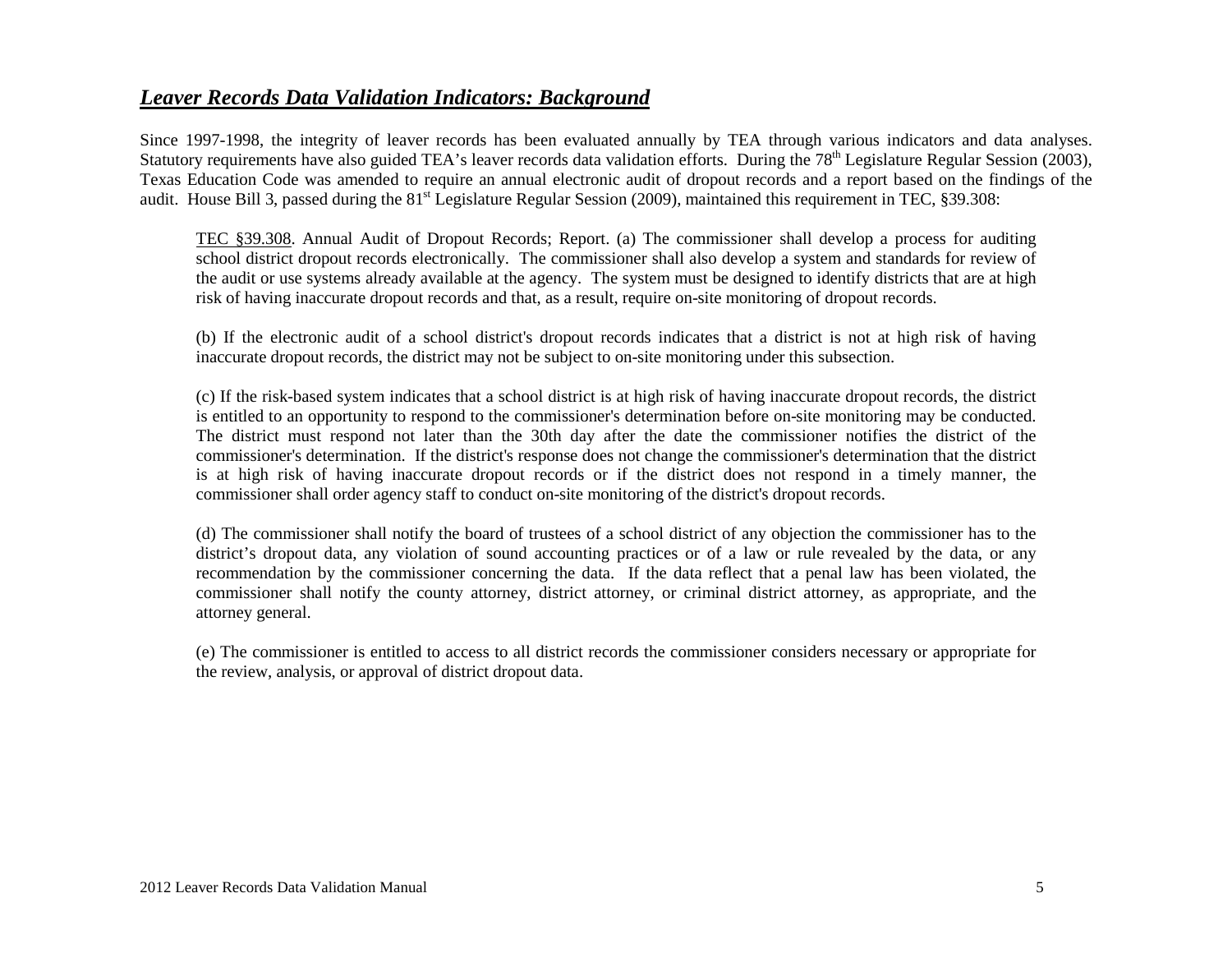## <span id="page-9-0"></span>*List of 2012 Leaver Records Data Validation Indicators*

Eight data validation indicators have been developed to meet the statutory requirements described above. Detailed information on all of these indicators is provided in the next section of this manual.

- 1. Leaver Data Analysis
- 2. Underreported Students
- 3. Use of Leaver Reason Codes by Districts with No Dropouts
- 4. Use of One or More Leaver Reason Codes
- 5. Use of Certain Leaver Reason Dropout Codes
- 6. Missing  $PET^2$  $PET^2$  Submission (August 20, 2012 September 21, 2012)
- 7. Missing PET Submission (2011-2012 Reporting Year)
- 8. Continuing Students' Dropout Rate (Class of 2010), as of Fall 2011

<sup>&</sup>lt;sup>2</sup> PET is the Person Identification Database (PID) Enrollment Tracking (PET) extension.

<sup>2012</sup> Leaver Records Data Validation Manual 6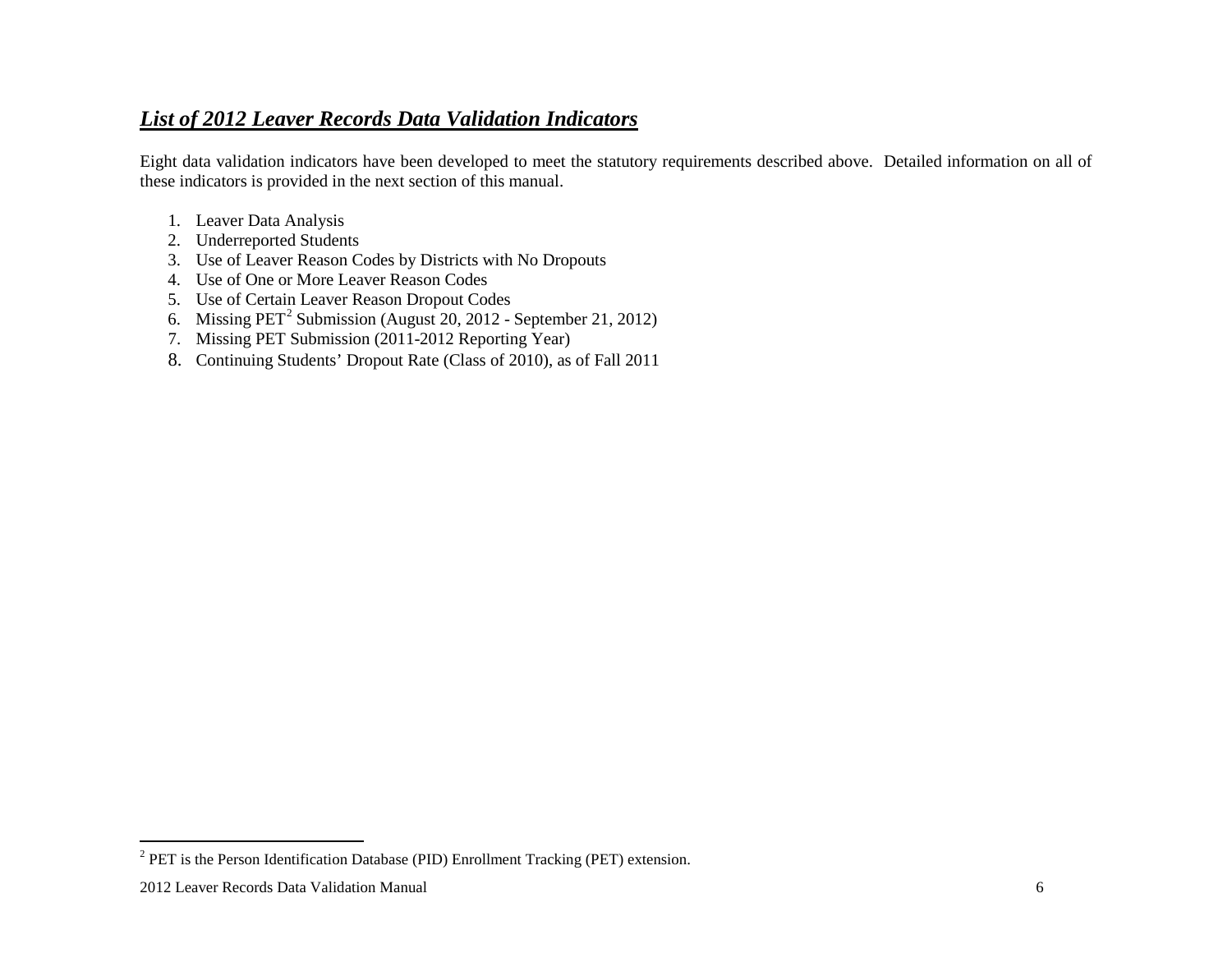## <span id="page-10-1"></span><span id="page-10-0"></span>*Data Sources*

The data source for Indicators #1-5 and #8 is the PEIMS 20[3](#page-10-0) Record.<sup>3</sup> (See Appendix A for a list of the leaver reason codes from the PEIMS 203 Record used in these indicators.) These data are part of districts' annual fall PEIMS submission and reflect the 2010-2011 leaver data submitted by districts in the fall of 2011. Indicators #1 and #8 also include PEIMS 203 Record data submitted by districts in the fall of 2010; additionally, Indicator #1 includes PEIMS 203 Record data submitted by districts in the fall of 2009. The data source for Indicators #6 and #7 is PID Enrollment Tracking reports for August 22, 2011 through September 21, 2012.

## *Data Validation Reports*

District-level reports and certain student-level data<sup>[4](#page-10-1)</sup> will be generated for each district identified on one or more of the 2012 leaver records data validation indicators. These reports and student-level data are available via the Accountability application on TEASE. Districts not identified will receive the following message if they attempt to access the report on TEASE: *"A PBM Leaver Records Data Validation Report is not available for your district due to one of the following reasons: (a) your district did not trigger any indicators in the PBM Data Validation System for Leaver Records; or (b) your district did not report any fall enrollment data for the previous school year and therefore was not evaluated in the PBM Data Validation System for Leaver Records."*

If a district has been identified on an indicator, relevant information such as the district count of the number of leavers with a certain leaver reason code, the total number of leavers, and the percent of leavers with a certain leaver reason code will be noted on each district's report. Only the indicators a district triggers will be listed on the report. For example, in the sample report below, only certain indicators are listed because the sample district only triggered the three specific indicators shown.

<sup>&</sup>lt;sup>3</sup> Based on the attendance and enrollment records of all districts, the records of Texas graduates for the last several years, and the GED certificate records, TEA identifies students for whom districts do not need to submit leaver records: movers, previous graduates, and GED recipients.

<sup>4</sup> Student-level data are not applicable to Indicator #1, Indicator #6, and Indicator #7. Student-level data are not provided for Indicator #2 because the data (underreported students) are readily available in the PEIMS EDIT+ application (Report PRF0B032). The EDIT+ report lists presumed underreported students and may vary slightly from the final lists. Student-level data are not provided for Indicator #8 because the list of student continuers who dropped out is readily available through the secure Accountability TEASE application (RES tab).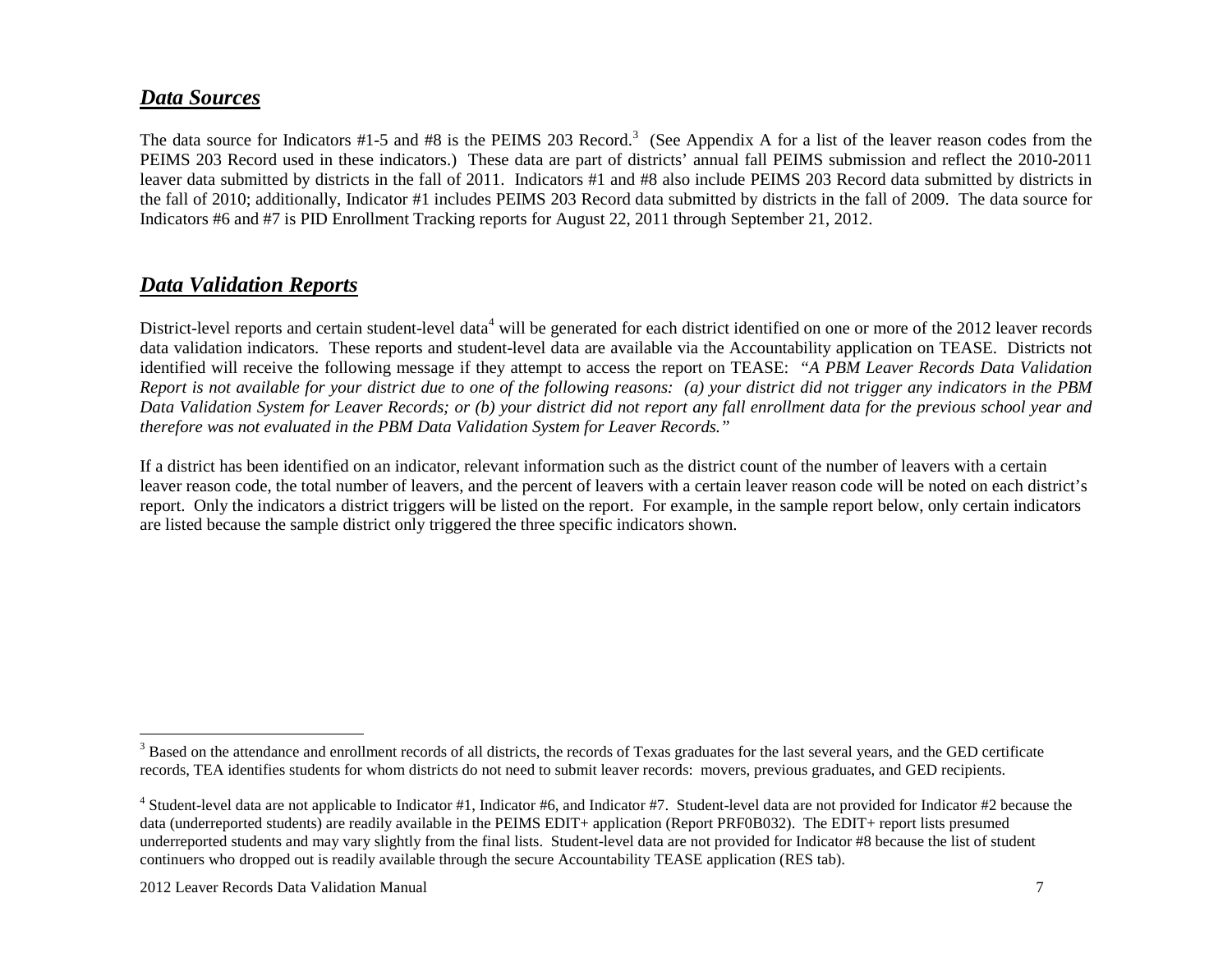#### **SAMPLE REPORT**

#### CONFIDENTIAL Texas Education Agency 2012 PBM Data Validation Report Leaver Records

#### Example ISD Region ZZ

District Type: 7-Non-Metropolitan: Stable

#### DATA SOURCE:

INDICATOR 1 = PEIMS FALL SUBMISSION 2009, 2010, and 2011 (203 Record) INDICATORS 2-5 = PEIMS FALL SUBMISSION 2011 (203 Record) INDICATORS 6-7 = PID ENROLLMENT TRACKING 08/22/11-09/21/12 INDICATOR 8 = PEIMS FALL SUBMISSION 2010 and 2011 (203 Record) \*\*\*\*\*\*\*\*\*\*\*\*\*\*\*\*\*\*\*\*\*\*\*\*\*\*\*\*\*\*\*\*\*\*\*\*\*\*\*\*\*\*\*\*\*\*\*\*\*\*\*\*\*\*\*\*\*\*\*\*\*\*\*\*\*\*\*\*\*\*\*\*\*\*\*\*\*\*\*\*\*\*\*\*\*\*\*\*\*\*\*\*\*\*\*\*\*\*\*\*\*\*\*\*\*\*\*\*\*\*\*\*\*\*\*\*\*\*\*\*\*\*\*\*\*\*\*\*\*\*\*\*\*\*\*\*\*\*\*\*\*\*\*\*\*\*\*\*\*\*\*\*\*\*\*\*\*\*\*\*\*\*\*\*\*\*\*\*\*\*\*\*\*\*\*\*\*\*\*\*\*\*\*\*\*\*\*\*\*\*\*\*\*

#### INDICATOR

| <br>1. LEAVER DATA ANALYSIS<br><b>DROPOUTS</b> | ------------<br><b>NUM</b><br>137 | DEN<br>994 | 2010 -------------<br><u>PCT</u><br>13.8 | ------------<br><b>NUM</b><br>42 | 2011<br><u>DEN</u><br>1,012 | <b>PCT</b><br>4.2 | <b>CHANGE</b><br>2010 TO 2011<br>$-9.6$ |
|------------------------------------------------|-----------------------------------|------------|------------------------------------------|----------------------------------|-----------------------------|-------------------|-----------------------------------------|
| <b>COMPONENTS FOR ANALYSIS</b>                 |                                   |            |                                          |                                  |                             |                   |                                         |
| <b>TOTAL LEAVERS</b>                           | 309                               | 994        | 31.1                                     | 351                              | 1.012                       | 34.7              | 3.6                                     |
| <b>GRADUATES</b>                               | 72                                | 309        | 23.3                                     | 80                               | 351                         | 22.8              | $-0.5$                                  |
| OTHER LEAVERS                                  | 100                               | 309        | 32.4                                     | 229                              | 351                         | 65.2              | 32.8                                    |
| <b>DROPOUTS</b>                                | 137                               | 309        | 44.3                                     | 42                               | 351                         | 12.0              | $-32.3$                                 |
| ii)<br>UNDERREPORTED STUDENTS                  | 35                                | .622       | 2.2                                      | 62                               | .920                        | 3.2               | 1.0                                     |
| 4. USE OF ONE OR MORE LEAVER REASON CODES      | <b>LEAVER REASON</b>              |            | NUMBER                                   |                                  | NUMBER OF                   |                   | PERCENT                                 |
|                                                | <b>CODE</b>                       |            | OF CODE                                  |                                  | <b>LEAVERS</b>              |                   | OF CODE                                 |
|                                                | 60                                |            | 23                                       |                                  | 115                         |                   | 20.0                                    |

7. CONTINUING STUDENTS' DROPOUT RATE (CLASS OF 2010), AS OF FALL 2011

|            |                      | TOTAL CLASS OF 2010        | TOTAL CLASS |
|------------|----------------------|----------------------------|-------------|
|            | CONTINUING STUDENTS' | CONTINUERS WHO DROPPED OUT | OF 2010     |
| STATE RATE | DROPOUT RATE         | AS OF FALL<br>-201         | CONTINUERS  |
| TBD        | 56.3                 | 45                         | 80          |

This report contains confidential information and data that are not masked to protect individual student confidentiality. Unauthorized disclosure of confidential student information is illegal as provided in the Family Educational Rights and Privacy Act of 1974 (FERPA) and implementing federal regulations found in 34 CFR, Part 99.

For detailed information on each of the indicators above, see the 2012 Leaver Records Data Validation Manual available at<http://www.tea.state.tx.us/pbm/DVManuals.aspx>.

2012 Leaver Records Data Validation Manual 8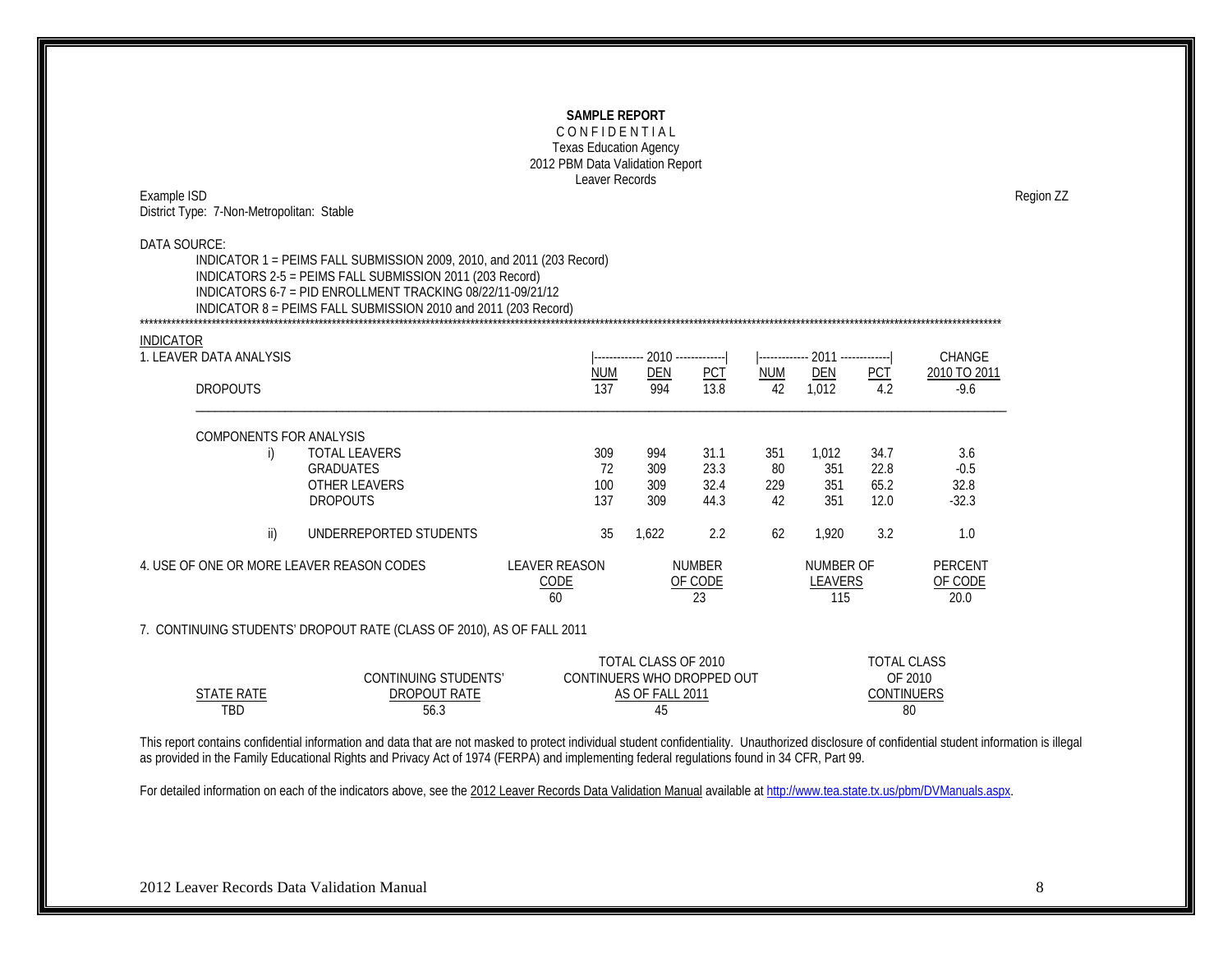The data in the sample report above can be interpreted as follows:

LEAVER DATA ANALYSIS: The district's dropout rate decreased 9.6 percentage points between 2010 and 2011. This decrease in dropout rates may be the result of accurate reporting of leaver data by the district. Validation of accurate data is a critical safeguard that helps ensure the integrity of the overall PBM system. The components this district should analyze and validate include total leavers, graduates, other leavers, dropouts, and underreported students – particularly the change from 2010 to 2011 in these various components and the extent to which each contributed to the reported decrease in dropout rates.

USE OF ONE OR MORE LEAVER REASON CODES: The district's percent of leavers coded 60 (home schooling) is 20 percent. This leaver reason code use may be the result of accurate reporting of leaver data by the district. Validation of accurate data is a critical safeguard that helps ensure the integrity of the overall PBM system.

CONTINUING STUDENTS' DROPOUT RATE (CLASS OF 2010), AS OF FALL 2011: Of all the district's students in the graduating class of 2010, a total of 80 students continued to a fifth year. One year later, in the fall of 2011, 45 of those 80 students had dropped out, resulting in a 56.3% continuing students' dropout rate for the district from the fall of 2010 to the fall of 2011. This dropout rate exceeds the established standard of 35%. (The state rate is listed as "To Be Determined" [TBD] on the sample report but will appear as an actual rate on each district's report.)

### *Data Validation Requirements for Districts*

The Program Monitoring and Interventions (PMI) Division will notify each district selected for a PBM leaver records data validation intervention via the Intervention Stage and Activity Manager (ISAM) application on TEASE. The PMI Division will inform districts that intervention stages have been posted to ISAM by posting a "To the Administrator Addressed" letter on the TEA web page for correspondence or sending a "To the Administrator Addressed" letter via electronic mail or first-class mail. It is the district's obligation to access the correspondence from the PMI Division by (a) subscribing to the listserv for "To the Administrator Addressed" correspondence; and (b) accessing the ISAM system as directed to retrieve intervention instructions and information. Questions about performance-based monitoring **interventions** should be directed to the Program Monitoring and Interventions Division at [PMIdivision@tea.state.tx.us](mailto:PMIdivision@tea.state.tx.us) or (512) 463-5226.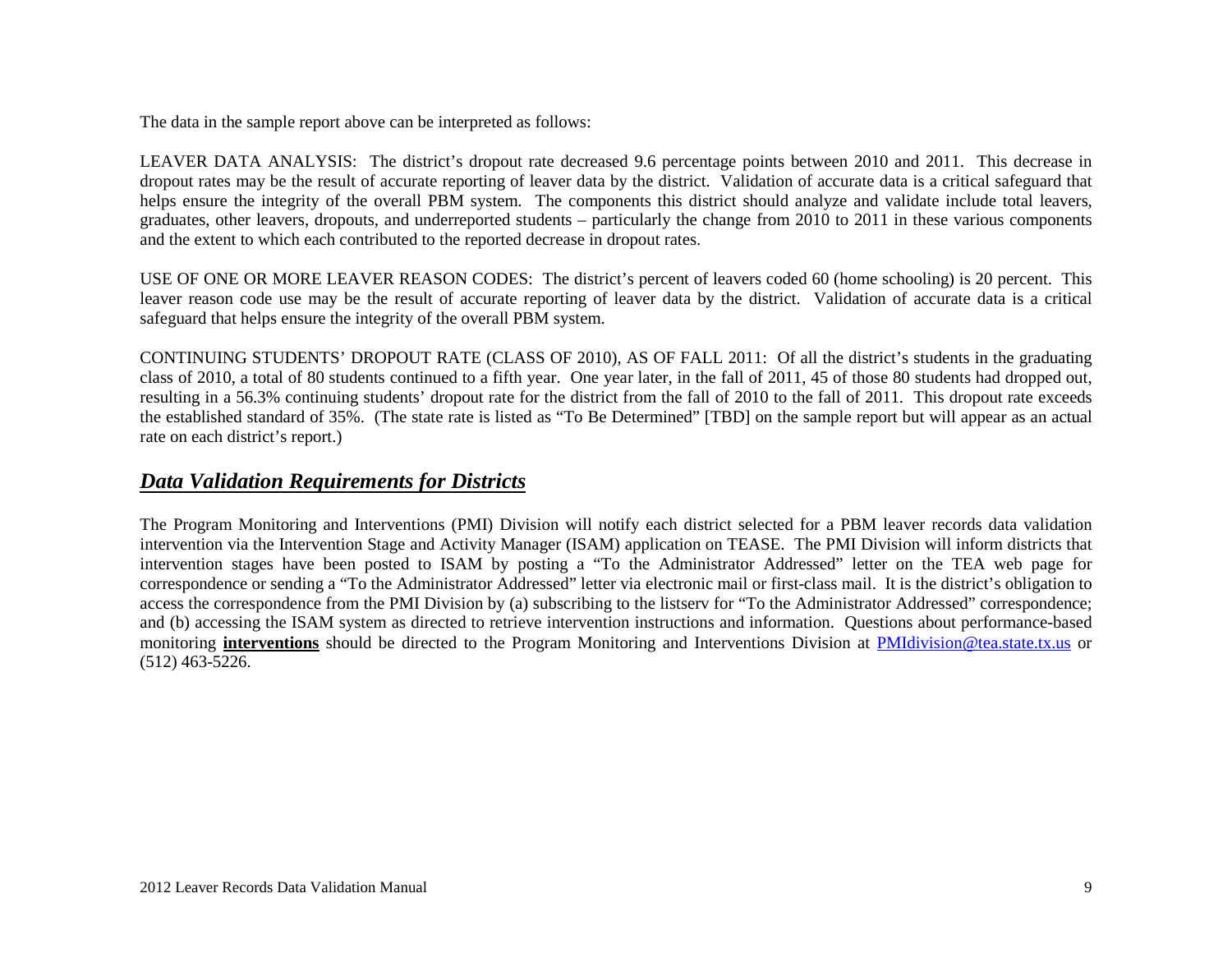## *Leaver Reason Codes and Documentation Requirements*

Appendix D of the *2011-2012 PEIMS Data Standards* provides an expanded definition and specific guidelines on acceptable documentation for each of the leaver reason codes. This appendix can be accessed at the following web address: [http://www.tea.state.tx.us/peims.](http://www.tea.state.tx.us/peims)

### *Additional Resources*

Performance-based monitoring contacts at each education service center are available to provide districts with technical assistance concerning the 2012 leaver records data validation indicators (See Appendix C). In addition, the *PEIMS Data Standards*, which describe the PEIMS data reporting requirements and provide descriptions of data elements and the codes used to report them, as well as PEIMS EDIT+ reports, are available as additional resources for districts.

There are five PEIMS EDIT+ reports in particular that districts may find helpful as part of a local review of leaver coding. These reports are based on data reported by districts.

- **PRF8D002: School Leaver Roster**
- **PRF8D003: School Leaver Summary**
- **PRF8D004: Non-Dropout Non-Graduate Leaver Roster**
- **PRF6D002: Dropout Roster**
- **PRF0B032: Presumed Underreported Students List**

In addition, the annual report, *Secondary School Completion and Dropouts in Texas Public Schools,* is a comprehensive report that includes summary information about both high school completion and non-completion. The district supplement to this report (available at [http://www.tea.state.tx.us/acctres/dropcomp\\_index.html\)](http://www.tea.state.tx.us/acctres/dropcomp_index.html) contains data tables and listings of secondary school completion and dropout data at the district level. District-by-district listings of annual dropout rates and completion rates are presented, and a district listing of year-to-year reporting of students is also included. Other helpful tools and datasets can be found by accessing the Data Search menu at the following web site address: [http://www.tea.state.tx.us/acctres/dropcomp/years.html.](http://www.tea.state.tx.us/acctres/dropcomp/years.html)

Finally, district personnel with authorized access to the TEASE Accountability application can retrieve a variety of graduation and dropout information made available each year by the Research and Analysis Division. This information includes student-level listings as well as campus and district aggregates. It can be accessed via the RES tab on the TEASE Accountability application. Planning tools and detailed explanation documents to assist districts are also available.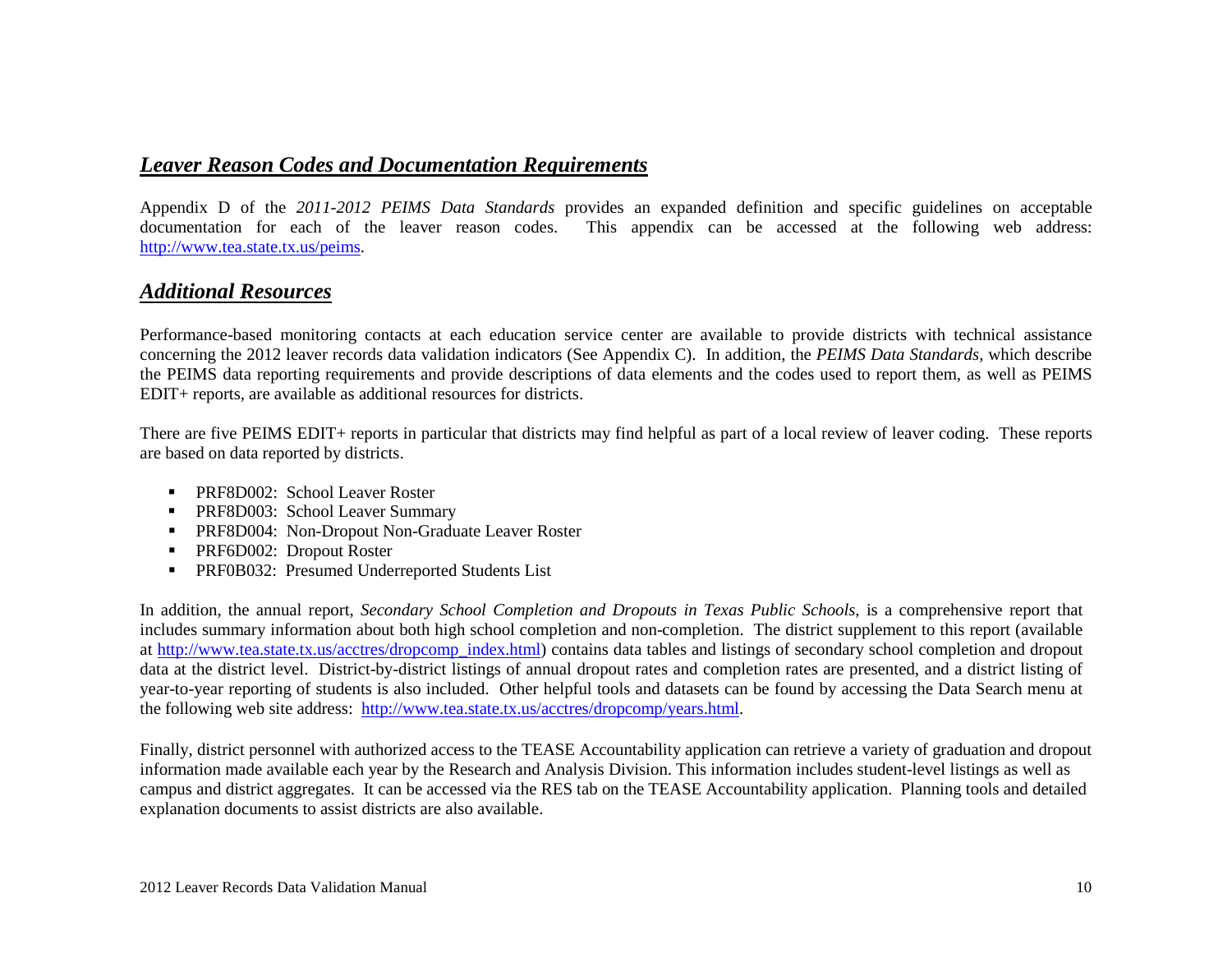## Section II:

# Leaver Records Data Validation Indicators

2012 Leaver Records Data Validation Manual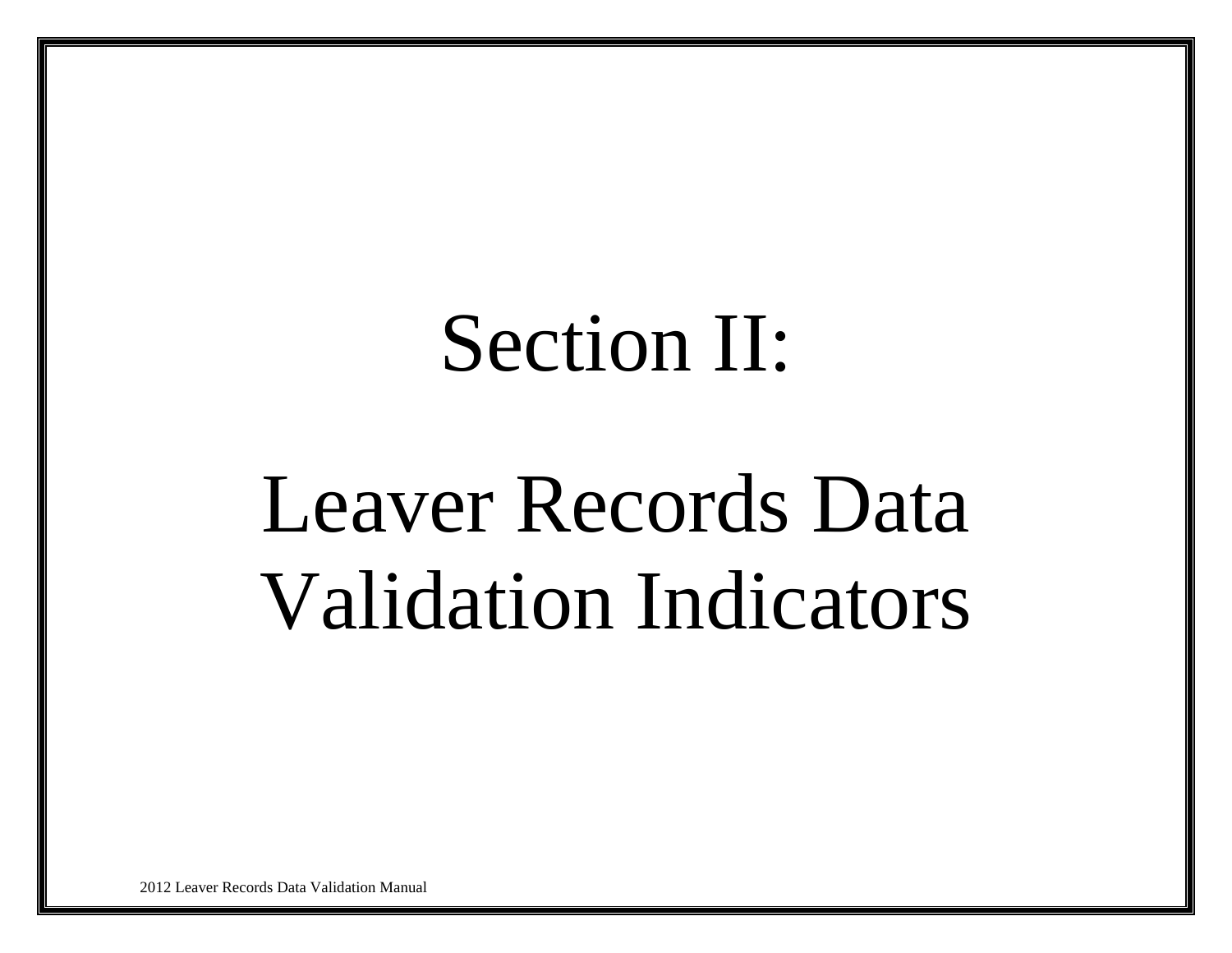*This Page Intentionally Left Blank*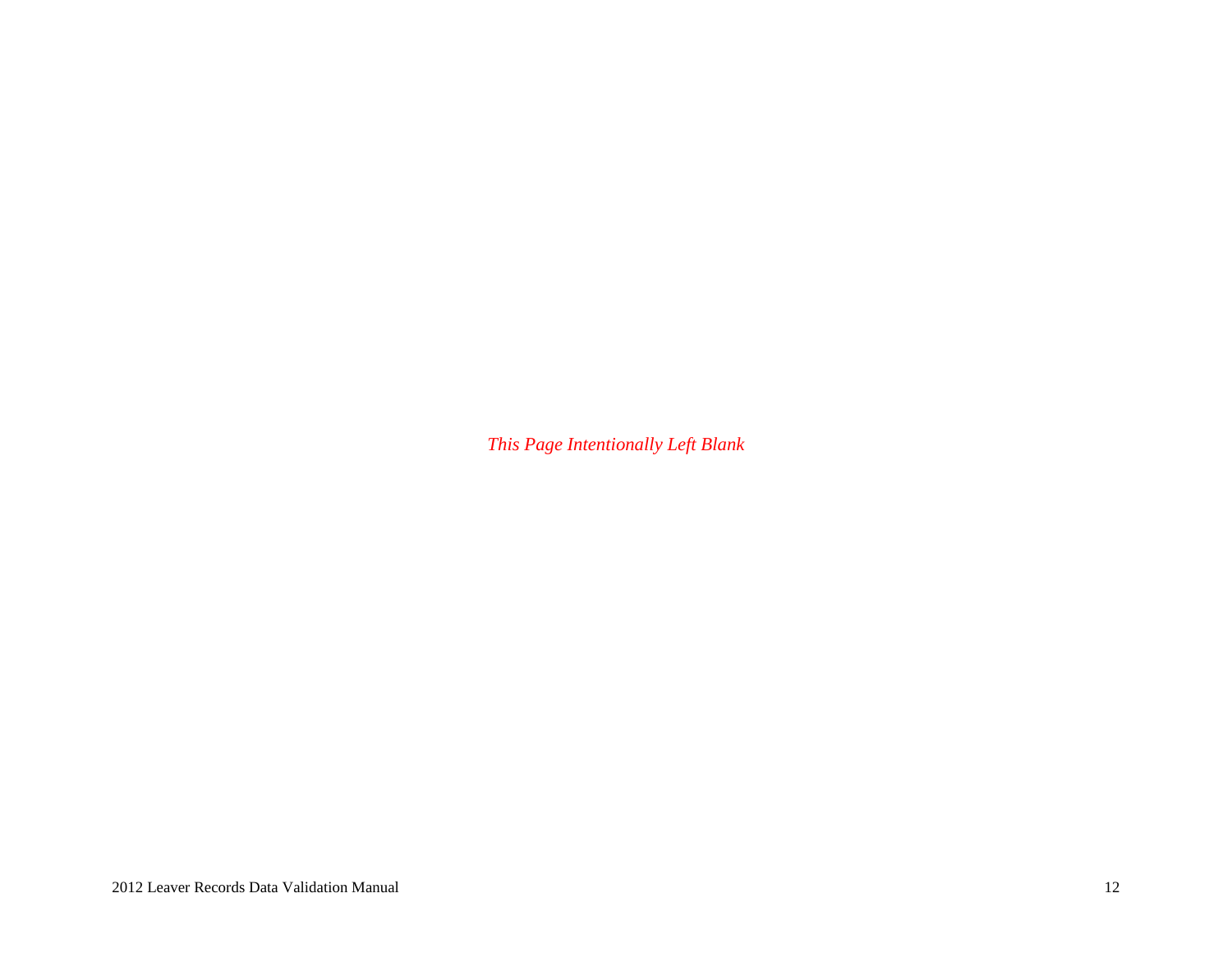### **Leaver Records Data Validation Indicator #1: Leaver Data Analysis**

**This indicator evaluates districts' dropout rates in relation to several components of interrelated data, including dropouts, graduates, other leavers, and underreported students.**

#### **INDICATOR CALCULATION**

Dropout rates are affected by a variety of interrelated data, and a comprehensive analysis of those data is an effective way to evaluate the different factors that may have contributed to a district's change in dropout rates over time.

While not exhaustive, the list below identifies key components that are analyzed under this indicator.

- 1. Each district's change in Grades 7-12 annual dropout rates from 2009 to 2011 and from 2010 to 2011 is evaluated.
- 2. For the same time periods:
	- a. Each district's change in total leavers (i.e., dropouts, graduates, and other leavers) in relation to total Grades 7-12 attendance is evaluated.
	- b. Each district's change in the numbers and rates of graduates in relation to total leavers is evaluated.
	- c. Each district's change in the numbers and rates of other leavers in relation to total leavers is evaluated.
	- d. Each district's change in the numbers and rates of dropouts in relation to total leavers is evaluated.
- 3. Each district's change in the numbers and rates of underreported students is evaluated for the same time periods.

Districts with dropout rate decreases that are accompanied primarily by increases in other leavers, underreported students, or other anomalous data may be identified by this indicator. Districts with reported increases in other leavers during the time periods evaluated should carefully analyze, and be able to validate, their use of leaver reason codes 16, 60, 81, and 82 in particular. However, depending on the specific district's data, other leaver reason codes may also be relevant for analysis and validation. (See Appendix A for a complete list of leaver reason codes.)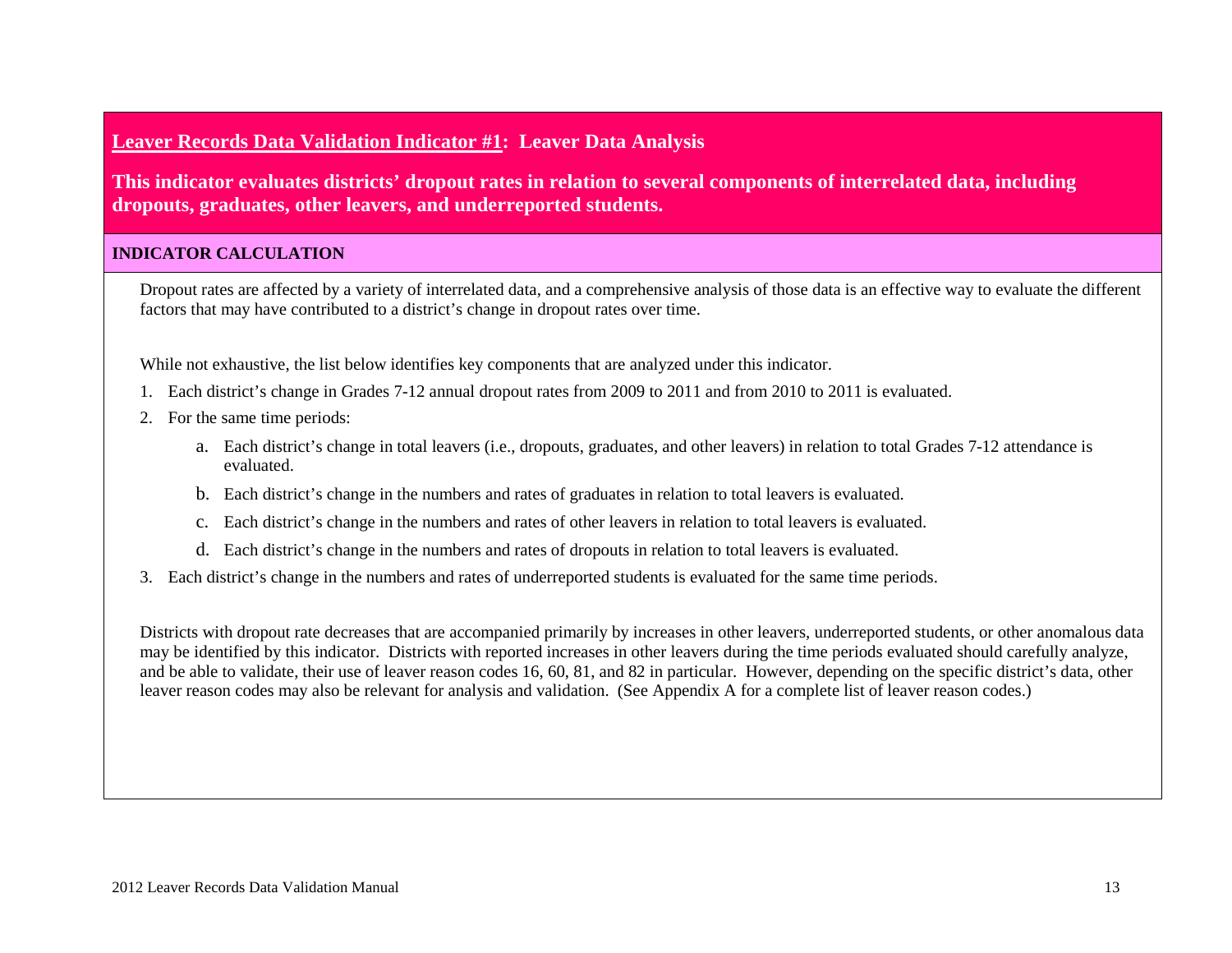| <b>MINIMUM SIZE REQUIREMENTS</b>                                                                                                                                                           | <b>NOTES</b>                                                                                                                                                                                                                                          |
|--------------------------------------------------------------------------------------------------------------------------------------------------------------------------------------------|-------------------------------------------------------------------------------------------------------------------------------------------------------------------------------------------------------------------------------------------------------|
| At least 10 Grade 7-12 students in attendance anytime during each<br>school year evaluated and at least 5 Grade 7-12 students<br>designated as dropouts during each school year evaluated. | The decreased dropout rates of districts identified by this indicator<br>may be the result of accurate reporting of leaver data. Validation<br>of accurate data is a critical safeguard that helps ensure the<br>integrity of the overall PBM system. |
|                                                                                                                                                                                            | District type is considered in this indicator. (See Appendix B).                                                                                                                                                                                      |
|                                                                                                                                                                                            | See the sample district report on page 8 for more detailed<br>information about key data components evaluated in this indicator.                                                                                                                      |
|                                                                                                                                                                                            | See Indicator #2 for additional information about underreported<br>students.                                                                                                                                                                          |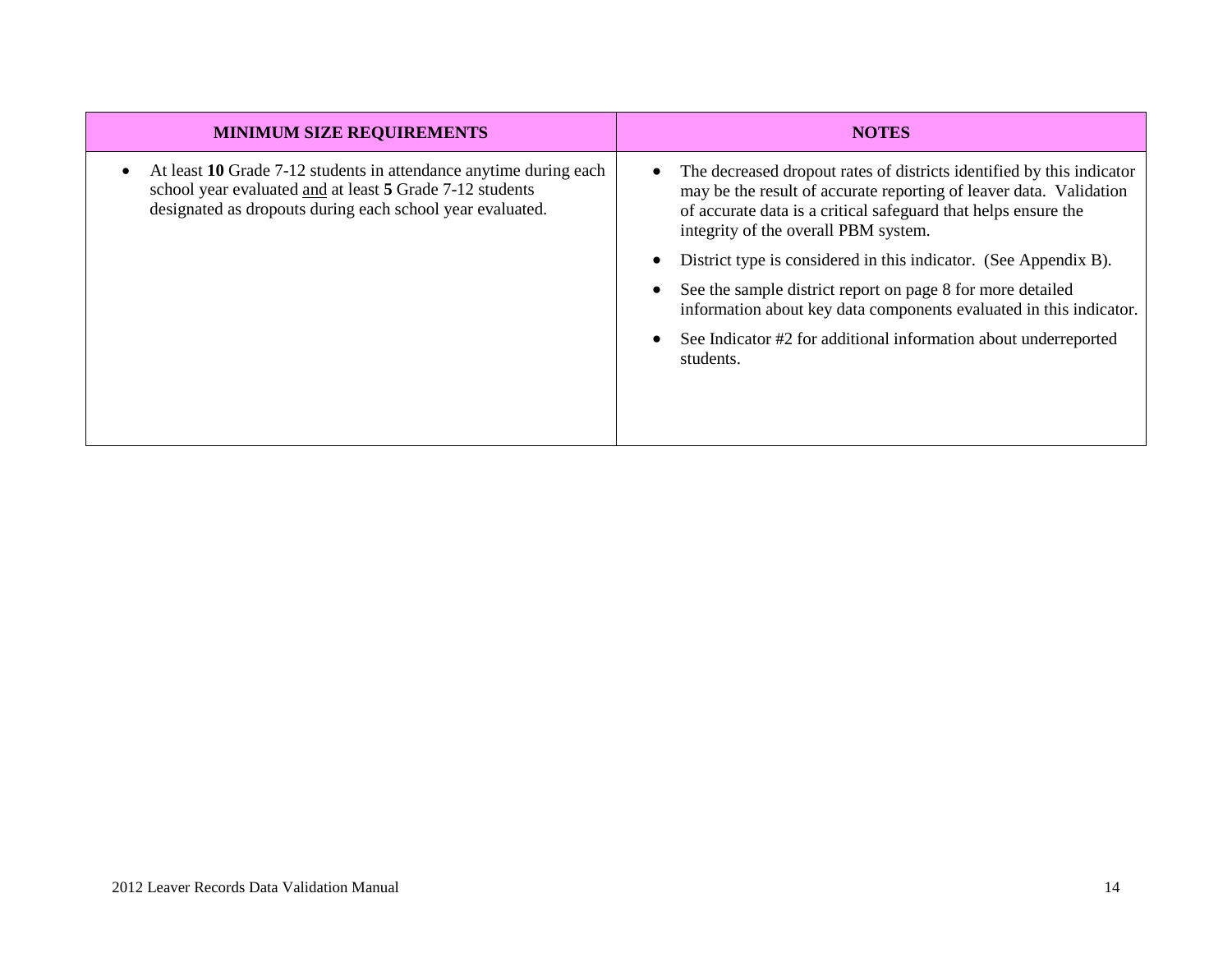## **Leaver Records Data Validation Indicator #2: Underreported Students**

**This indicator identifies districts not meeting the state standard for the count and/or percent of underreported students.**

#### **INDICATOR CALCULATION**

1. District count of underreported students:

*District count of underreported students* <sup>=</sup> *Number of 2010-2011 students in Grades 7-12 for whom none of the following statuses apply: graduate, previous graduate, returned on time, returned late migrant student, mover, other leaver, GED recipient, or dropout*

2. District percent of underreported students:

*Count of underreported students (see above)*

*District percent of underreported students* <sup>=</sup>

*Number of 2010-2011 students in Grades 7-12 who are returning students, leavers, and underreported students*

| <b>MINIMUM SIZE REQUIREMENTS</b>                                                                  | <b>NOTES</b>                                                                                                                                                                                                                                                                                       |
|---------------------------------------------------------------------------------------------------|----------------------------------------------------------------------------------------------------------------------------------------------------------------------------------------------------------------------------------------------------------------------------------------------------|
| Minimum Size Requirements: At least 5 underreported students<br>(count) and at least 1.0% (rate). | A district is identified under this indicator if it does not meet the<br>standard for <u>one or both</u> of the following measures:<br>Count of underreported students: Must be fewer than or<br>equal to $150$ .<br>Percent of underreported students: Must be less than or<br>equal to $2.0\%$ . |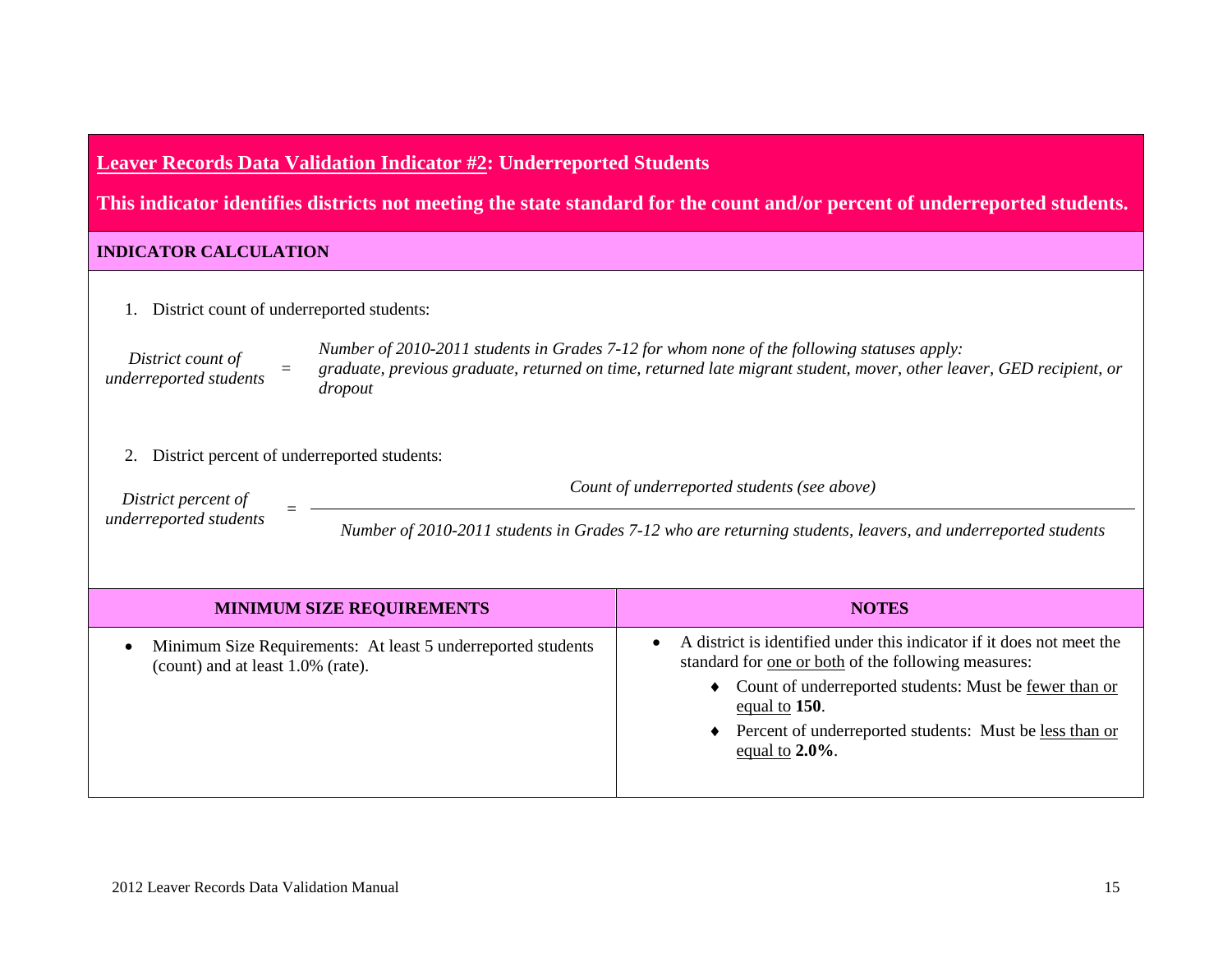**Leaver Records Data Validation Indicator #3: Use of Leaver Reason Codes by Districts with No Dropouts**

**This indicator identifies districts with no dropouts and a potentially anomalous use of certain leaver reason codes.**

#### **INDICATOR CALCULATION**

*District percent leaver*  <sup>*reason code usage*  $=$ </sup>

*Number of 2010-2011 students in Grades 7-12 reported with any non-graduate, non-dropout leaver*

*Number of 2010-2011 students in Grades 7-12 reported with leaver reason codes 16, 24, 60, 81, and 82*

*reason code*

| MINIMUM SIZE REQUIREMENTS AND LEAVER CODES                                                                                                                                            | <b>NOTES</b>                                                                                                                                                                                                                                                                                                                                                                                        |
|---------------------------------------------------------------------------------------------------------------------------------------------------------------------------------------|-----------------------------------------------------------------------------------------------------------------------------------------------------------------------------------------------------------------------------------------------------------------------------------------------------------------------------------------------------------------------------------------------------|
| Minimum Size Requirements: At least 10 leavers.<br>٠<br>The percent leaver code usage is calculated collectively across the<br>following leaver reason codes: 16, 24, 60, 81, and 82. | A district with no dropouts and a potentially anomalous use of<br>certain leaver reason codes may be identified under this indicator.<br>Use of these leaver reason codes may be the result of accurate<br>reporting of leaver data by districts identified by this indicator.<br>Validation of accurate data is a critical safeguard that helps ensure<br>the integrity of the overall PBM system. |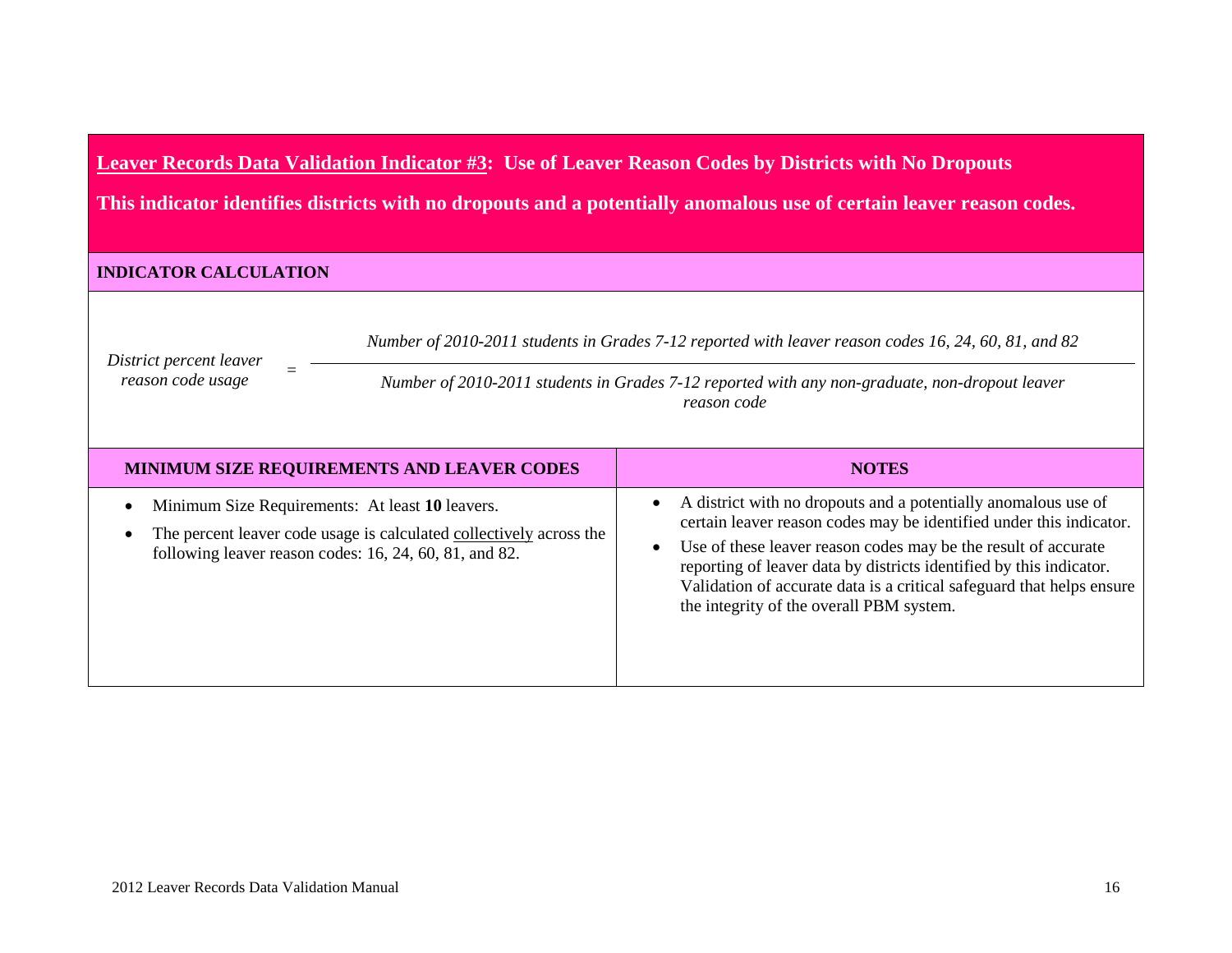## **Leaver Records Data Validation Indicator #4: Use of One or More Leaver Reason Codes**

**This indicator identifies districts with a potentially anomalous use of one or more leaver reason codes.**

#### **INDICATOR CALCULATION**

=

*District percent leaver reason code usage*

*Number of 2010-2011 students in Grades 7-12 reported with any non-graduate, non-dropout leaver reason code* 

*Number of 2010-2011 students in Grades 7-12 reported with a leaver reason code from the list below*

| <b>MINIMUM SIZE REQUIREMENTS AND LEAVER CODES</b>                                                                                                                                                                                              | <b>NOTES</b>                                                                                                                                                                                                                                                                                                                                                                                       |
|------------------------------------------------------------------------------------------------------------------------------------------------------------------------------------------------------------------------------------------------|----------------------------------------------------------------------------------------------------------------------------------------------------------------------------------------------------------------------------------------------------------------------------------------------------------------------------------------------------------------------------------------------------|
| Minimum Size Requirements: At least 10 leavers.<br>$\bullet$<br>The percent leaver reason code usage is calculated individually<br>for each of the following leaver reason codes: $03, 16, 24, 60, 66,$<br>78, 81, 82, 83, 85, 86, 87, and 90. | A district may be identified under this indicator if its usage of one<br>or more leaver reason codes is potentially anomalous.<br>Use of one or more leaver reason codes may be the result of<br>accurate reporting of leaver data by districts identified by this<br>indicator. Validation of accurate data is a critical safeguard that<br>helps ensure the integrity of the overall PBM system. |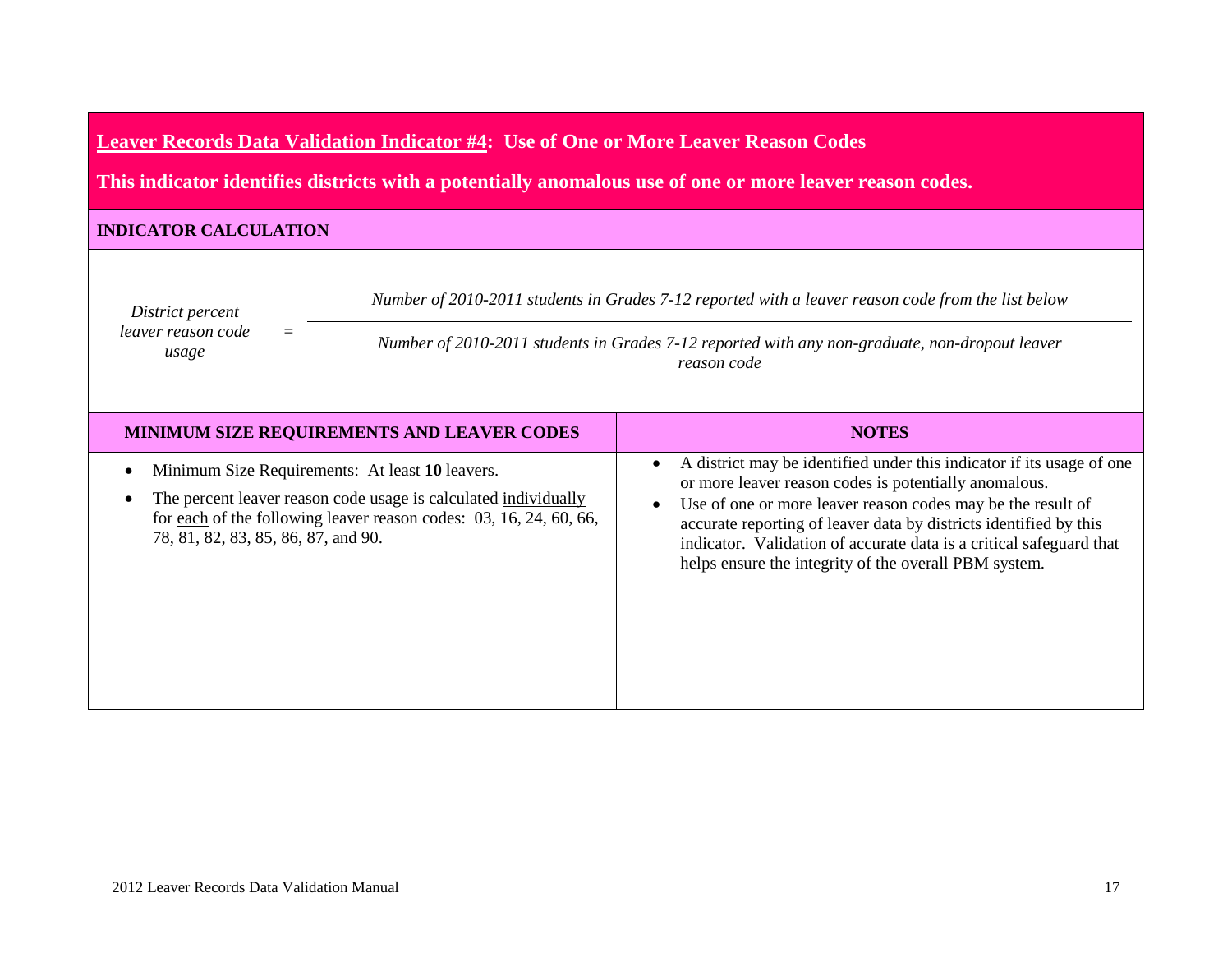## **Leaver Records Data Validation Indicator #5: Use of Certain Leaver Reason Dropout Codes**

**This indicator identifies districts with a potentially anomalous use of one or more leaver reason dropout codes.**

#### **ADDITIONAL INDICATOR INFORMATION**

Each district's total number of Grades 7-12 students reported with leaver reason dropout codes 88, 89, and 98 in the 2010-2011 school year is evaluated in relation to the district's total number of Grades 7-12 students reported with leaver reason dropout code 98 in the 2009-2010 school year.

The new leaver reason dropout codes 88 and 89 are subcategories of dropouts, and the addition of these new reason codes should not, in and of themselves, result in significant increases in total dropouts compared to the previous year. Districts with increases in the total number of Grades 7- 12 dropouts primarily attributable to code 88 and/or code 89 may be identified by this indicator.

| <b>MINIMUM SIZE REQUIREMENTS AND LEAVER CODES</b>                   | <b>NOTES</b>                                                         |
|---------------------------------------------------------------------|----------------------------------------------------------------------|
| Minimum Size Requirements: At least 5 dropouts during the           | Use of one or more leaver reason dropout codes may be the result     |
| 2010-2011 school year.                                              | ٠                                                                    |
| Leaver reason dropout code usage is evaluated individually for      | of accurate reporting of leaver data by districts identified by this |
| code 88 and 89, and a district may be identified for its use of one | indicator. Validation of accurate data is a critical safeguard that  |
| or both codes.                                                      | helps ensure the integrity of the overall PBM system.                |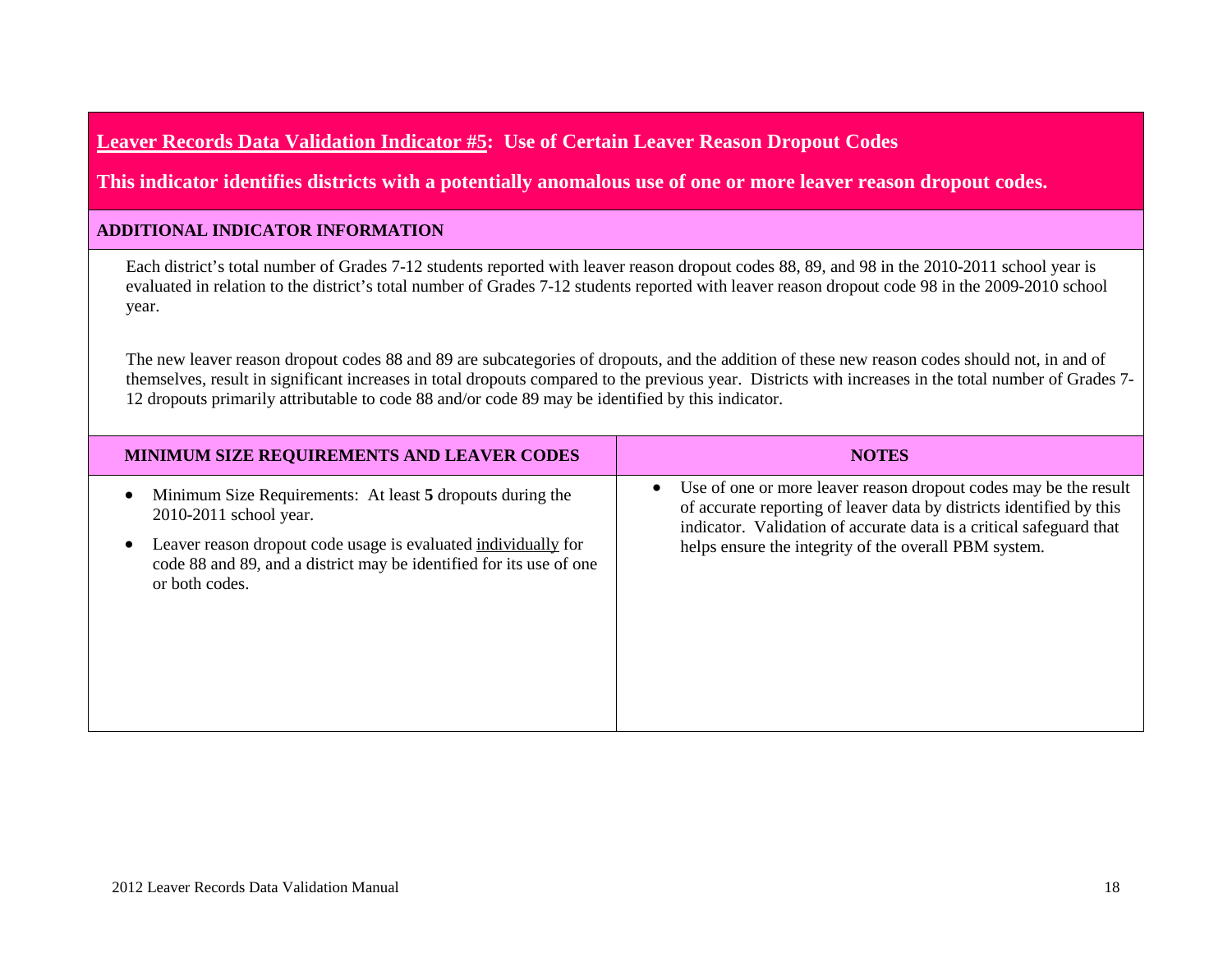**Leaver Records Data Validation Indicator #6: Missing PET Submission (August 20, 2012 - September 21, 2012)** 

**This indicator identifies districts that did not complete at least one PET submission between August 20, 2012 and September 21, 2012.** 

#### **INDICATOR CALCULATION**

*PID Enrollment Tracking queries are used to identify districts with no PET submissions during the period of August 20, 2012 through September 21, 2012.*

| MINIMUM SIZE REQUIREMENTS AND LEAVER CODES | <b>NOTES</b>                                                                                                                                                            |
|--------------------------------------------|-------------------------------------------------------------------------------------------------------------------------------------------------------------------------|
| Not applicable.                            | For additional information on PET, see Appendix G of the<br>2011-2012 PEIMS Data Standards available at the following<br>web address: http://www.tea.state.tx.us/peims. |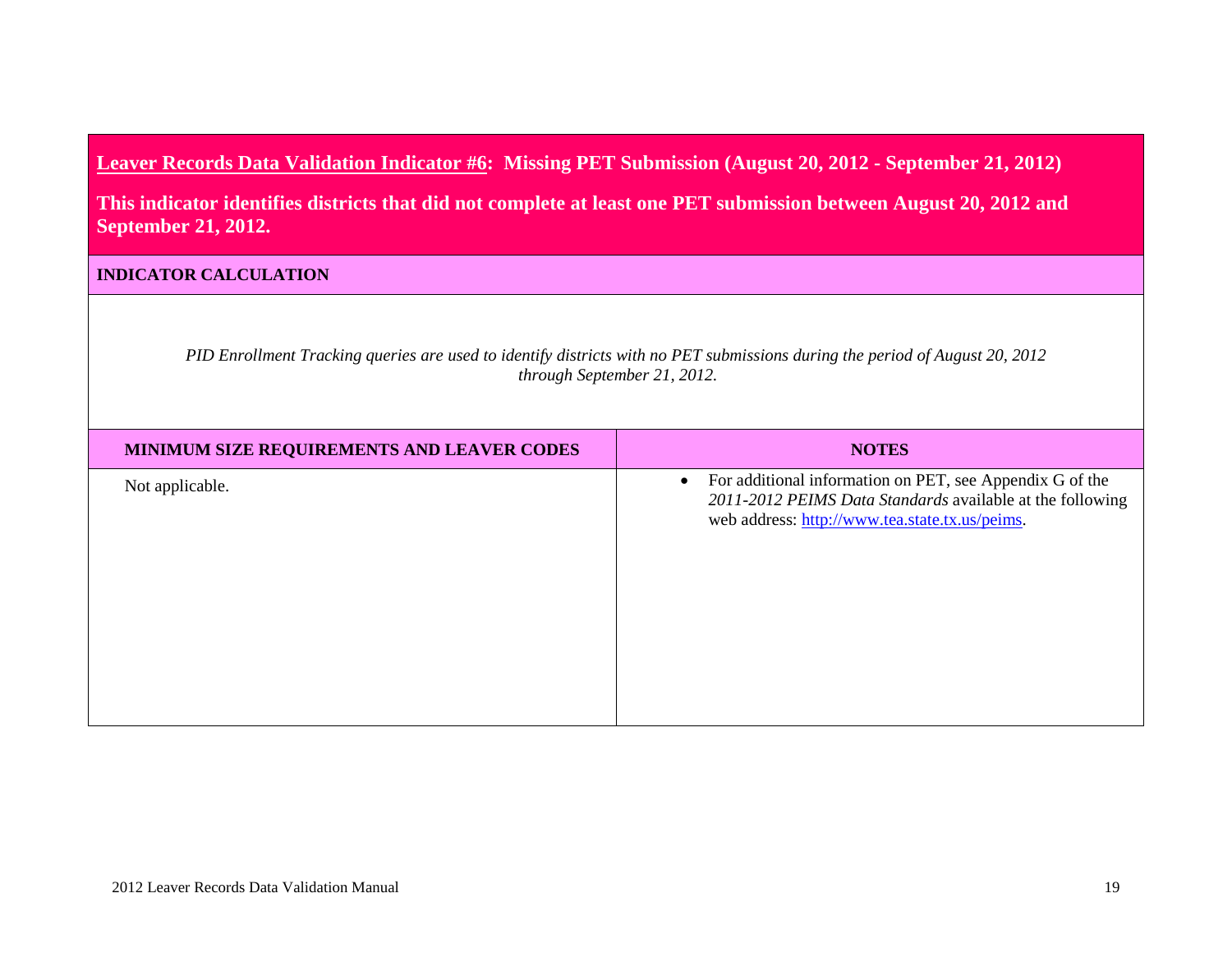**Leaver Records Data Validation Indicator #7: Missing PET Submission (2011-2012 Reporting Year)**

**This indicator identifies districts that did not complete at least one PET submission during the 2011-2012 reporting year.**

#### **INDICATOR CALCULATION**

*PID Enrollment Tracking queries are used to identify districts with no PET Submissions during the period of August 22, 2011 through June 30, 2012.*

| MINIMUM SIZE REQUIREMENTS AND LEAVER CODES | <b>NOTES</b>                                                                                                                                                            |
|--------------------------------------------|-------------------------------------------------------------------------------------------------------------------------------------------------------------------------|
| Not applicable.                            | For additional information on PET, see Appendix G of the<br>2011-2012 PEIMS Data Standards available at the following<br>web address: http://www.tea.state.tx.us/peims. |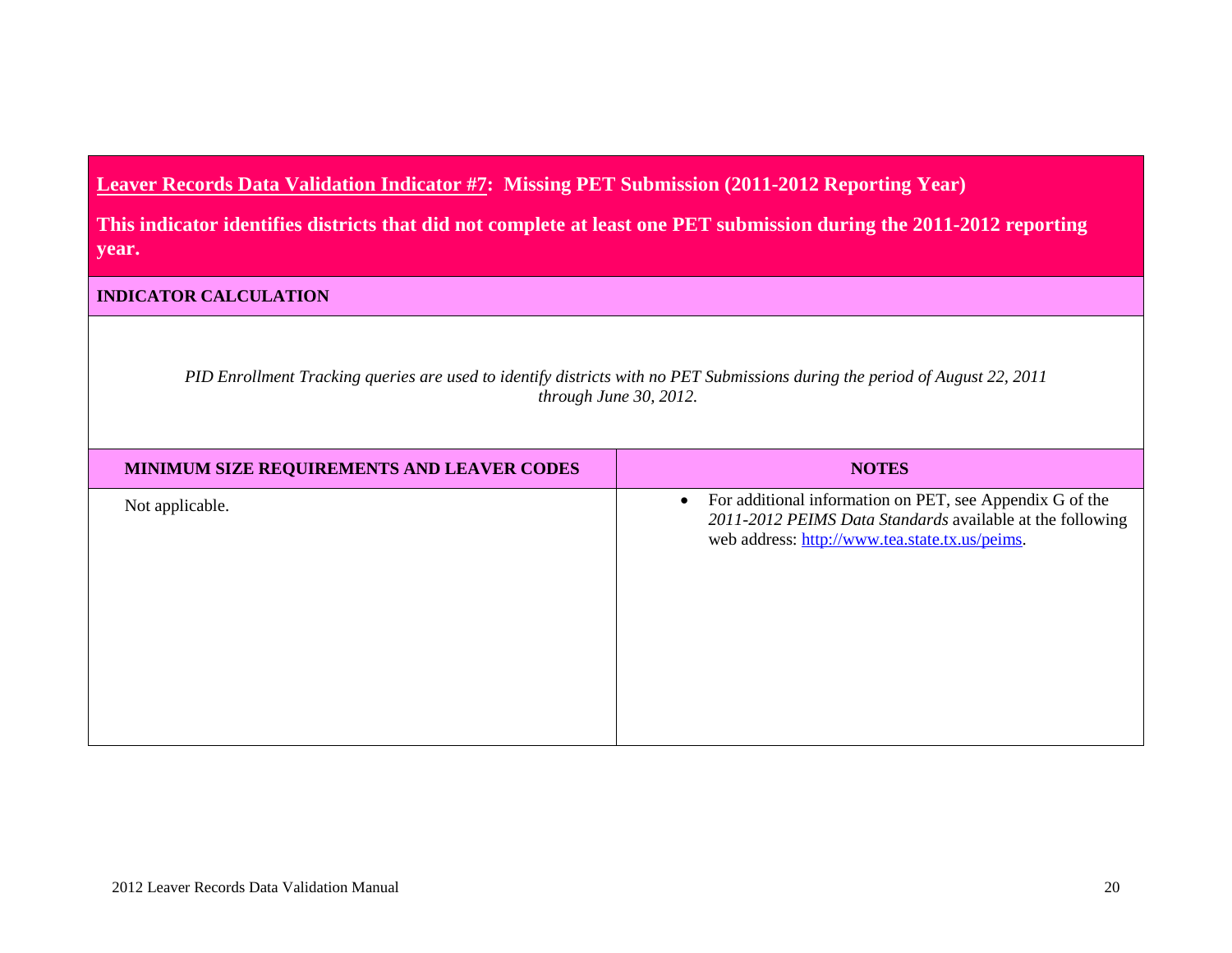**Leaver Records Data Validation Indicator #8: Continuing Students' Dropout Rate (Class of 2010), as of Fall 2011**

**This indicator identifies districts with a continuing students' dropout rate that exceeds the state standard.**

#### **INDICATOR CALCULATION**

| District continuing<br>students' dropout rate | Number of continuers who had dropped out by the fall of 2011           |                                                                                                                                                                                                                                                                                                                                                                                                                                                                                                                                                                                                                              |  |
|-----------------------------------------------|------------------------------------------------------------------------|------------------------------------------------------------------------------------------------------------------------------------------------------------------------------------------------------------------------------------------------------------------------------------------------------------------------------------------------------------------------------------------------------------------------------------------------------------------------------------------------------------------------------------------------------------------------------------------------------------------------------|--|
| $=$<br>(Class of 2010),<br>as of fall 2011    | Number of students from the Class of 2010 who continued ("continuers") |                                                                                                                                                                                                                                                                                                                                                                                                                                                                                                                                                                                                                              |  |
|                                               | <b>MINIMUM SIZE REQUIREMENTS AND LEAVER CODES</b>                      | <b>NOTES</b>                                                                                                                                                                                                                                                                                                                                                                                                                                                                                                                                                                                                                 |  |
| least 5 dropouts.                             | Minimum Size Requirements: At least 30 "continuers" and at             | • A district is identified under this indicator if its continuing<br>students' dropout rate is 35% or higher.<br>The list of student continuers from the Class of 2010 who dropped<br>out by the fall of 2011 is available to districts through the secure<br>Accountability TEASE application (RES tab).<br>For additional information on the methodology for calculating the<br>annual dropout, completion, and graduation rates, see the<br>Secondary School Completion and Dropouts in Texas Public<br>Schools report available at the following web address:<br>http://www.tea.state.tx.us/acctres/dropcomp_index.html. |  |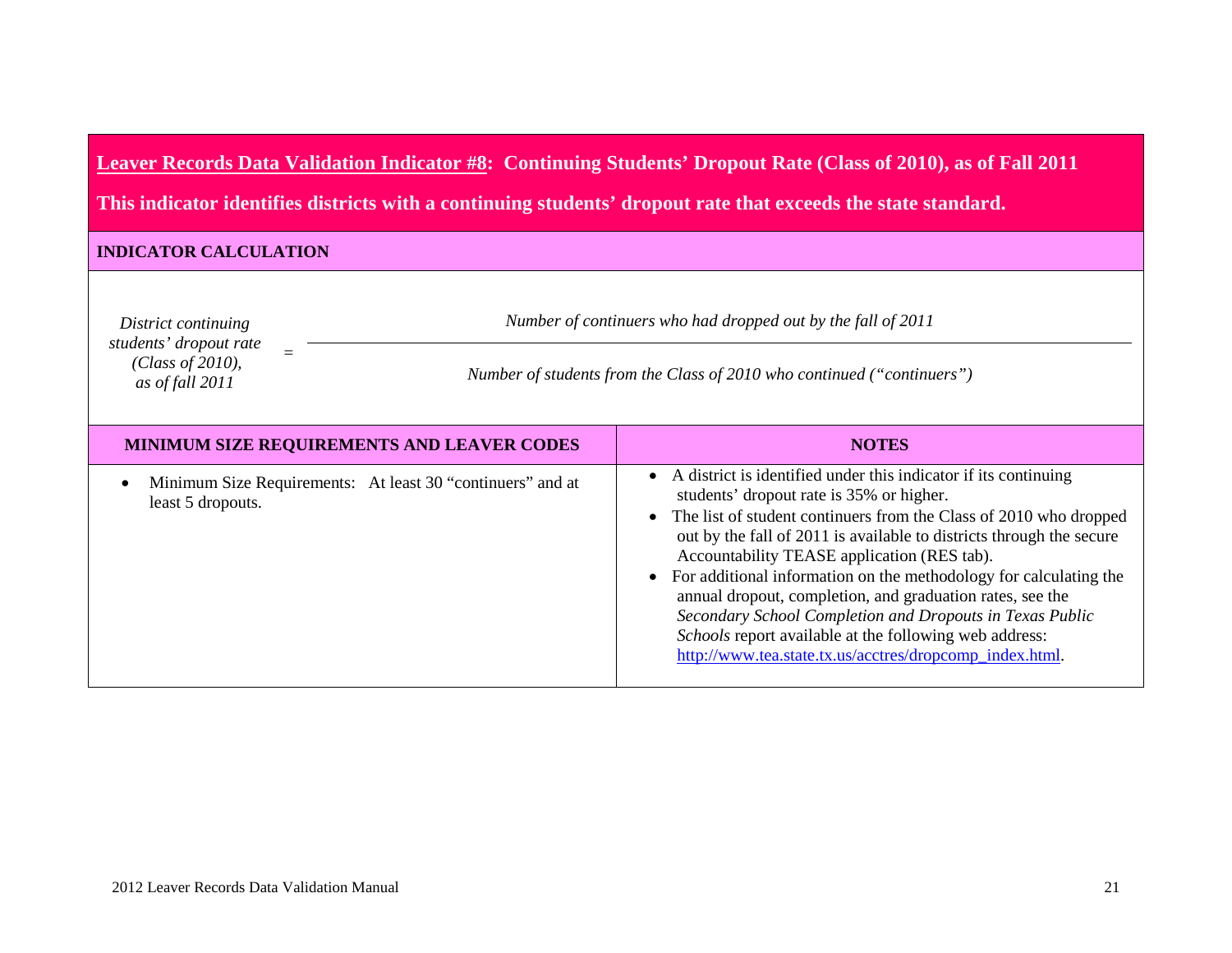*This Page Intentionally Left Blank*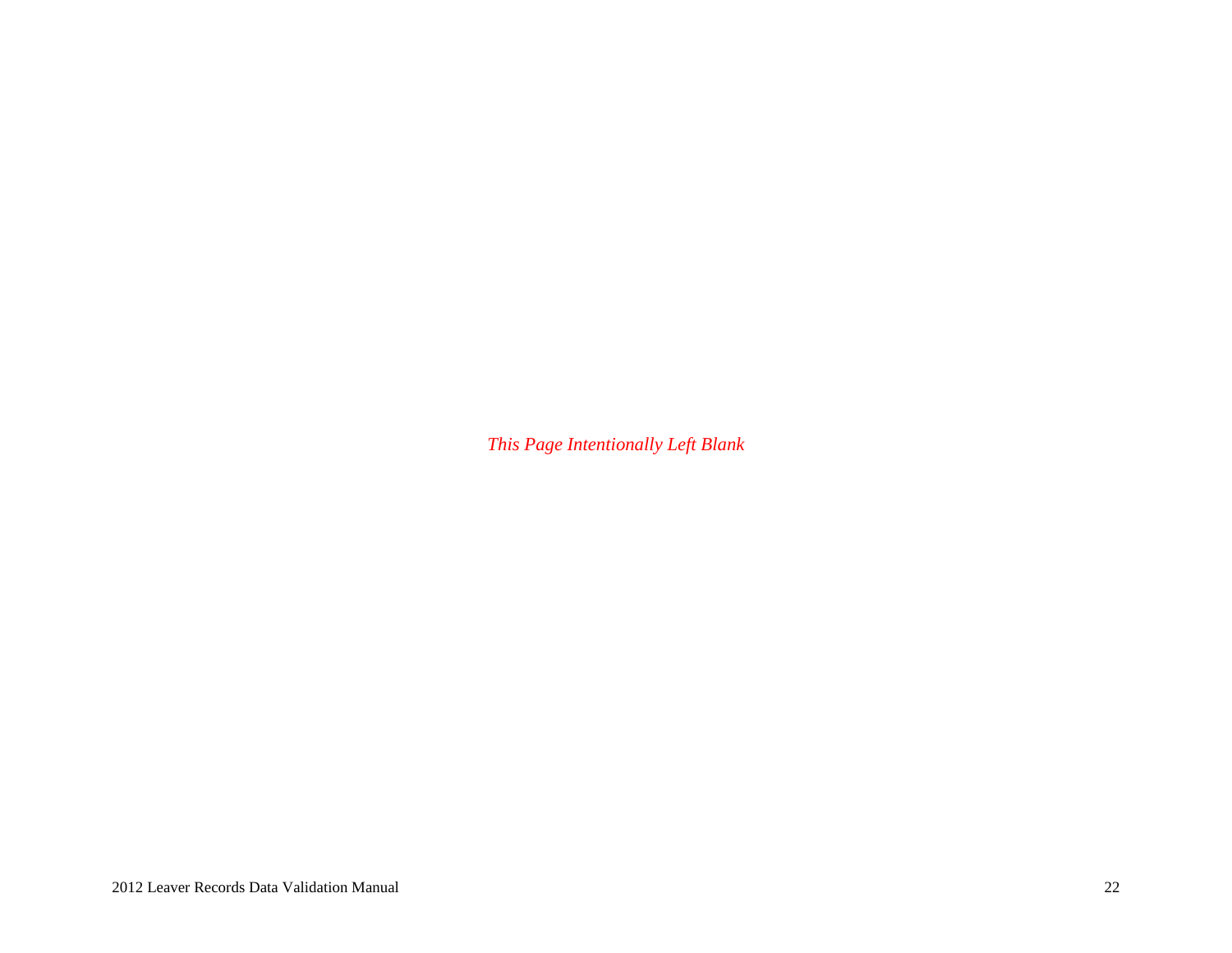# Section III:

# Appendices

2012 Leaver Records Data Validation Manual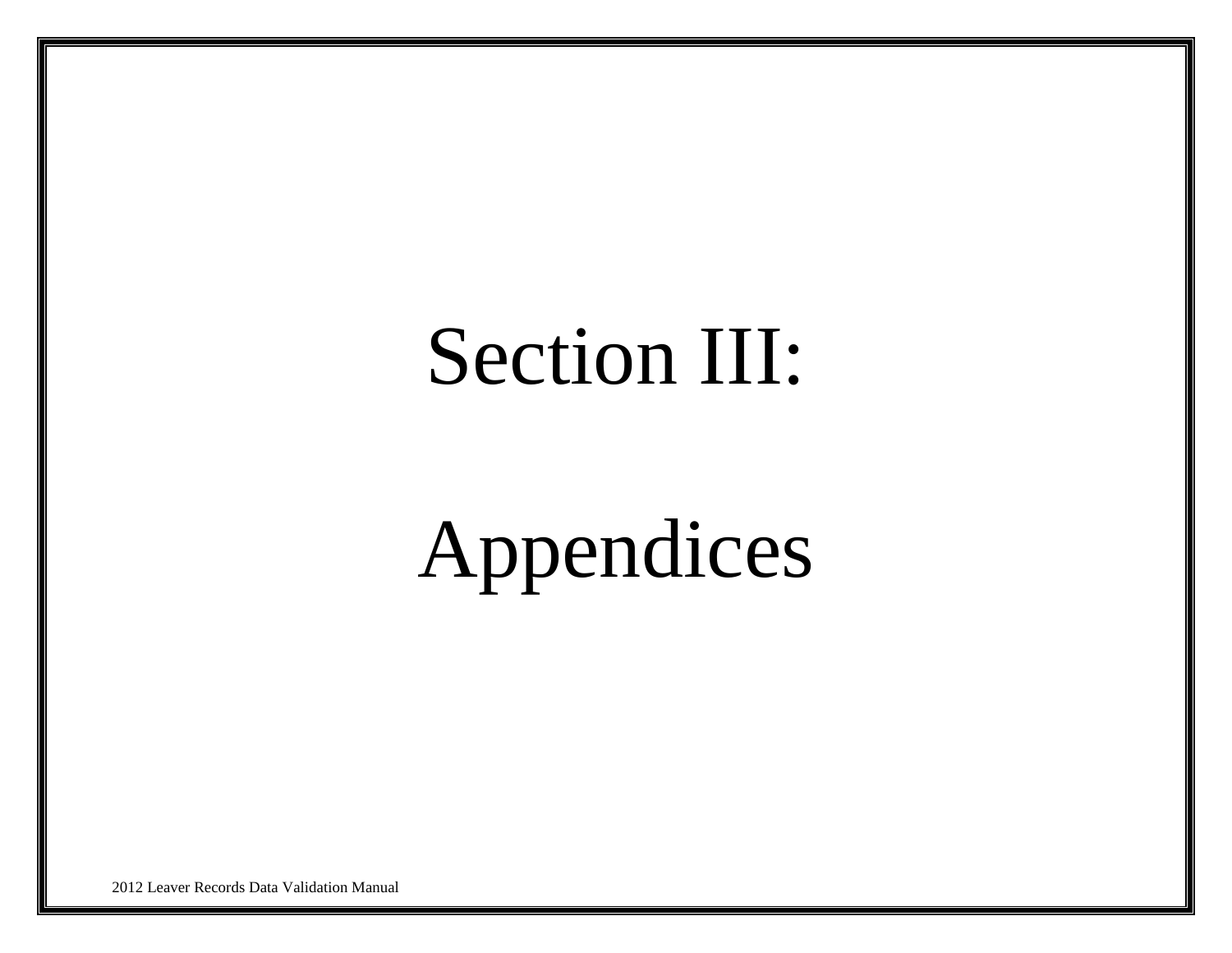*This Page Intentionally Left Blank*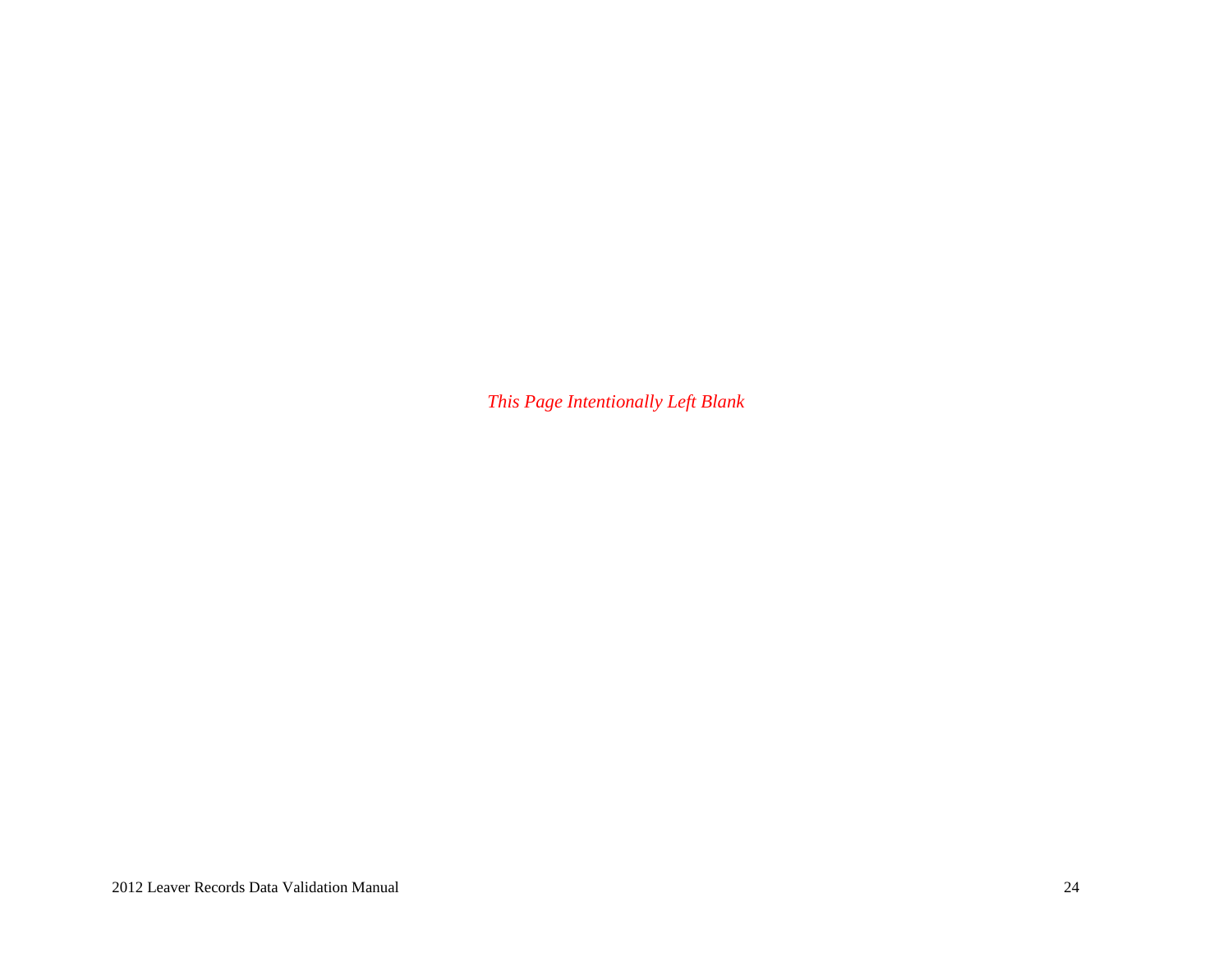#### **Appendix A:**

#### **List of Leaver Reason Codes**

- $\bullet$  01 = Student graduated from a campus in this district or charter
- $\bullet$  03 = Student died while enrolled in school or during the summer break after completing the prior school year
- $16 =$  Student withdrew from/left school to return to family's home country
- $\bullet$  24 = Student withdrew from/left school to enter college and is working towards an Associate's or Bachelor's degree
- $\bullet$  60 = Student withdrew from/left school for home schooling
- 66 = Student was removed by Child Protective Services and the district has not been informed of the student's current status or enrollment
- $78 =$  Student was expelled under the provisions of TEC §37.007 and cannot return to school
- 81 = Student withdrew from/left school to enroll in a private school in Texas
- 82 = Student withdrew from/left school to enroll in a public or private school outside Texas
- 83 = Student was attending and was withdrawn from school by the district when the district discovered that the student was not entitled to enrollment in the district because a) the student was not a resident of the district, b) was not entitled under other provisions of TEC§25.001 or as a transfer student, or c) was not entitled to public school enrollment under TEC§38.001 or a corresponding rule of the Texas Department of State Health Services because the student was not immunized
- $\bullet$  85 = Student graduated outside Texas before entering a Texas public school, entered a Texas public school, and left again
- 86 = Student received a GED outside Texas, returned to school to work toward the completion of a high school diploma, and then left; or student earned a GED outside Texas after leaving Texas public schools
- 87 = Student withdrew from/left school to enroll in the Texas Tech University ISD High School Diploma Program or the University of Texas at Austin High School Diploma Program
- 88 = Student was ordered by a court to attend a GED program and has not earned a GED certificate
- 89 = Student is incarcerated in a state jail or federal penitentiary as an adult or as a person certified to stand trial as an adult
- 90 = Student graduated from another state under provisions of the Interstate Compact on Educational Opportunity for Military Children
- $\bullet$  98 = Student was not enrolled within the school-start window for a reason not listed, student dropped out, or reason for leaving is unknown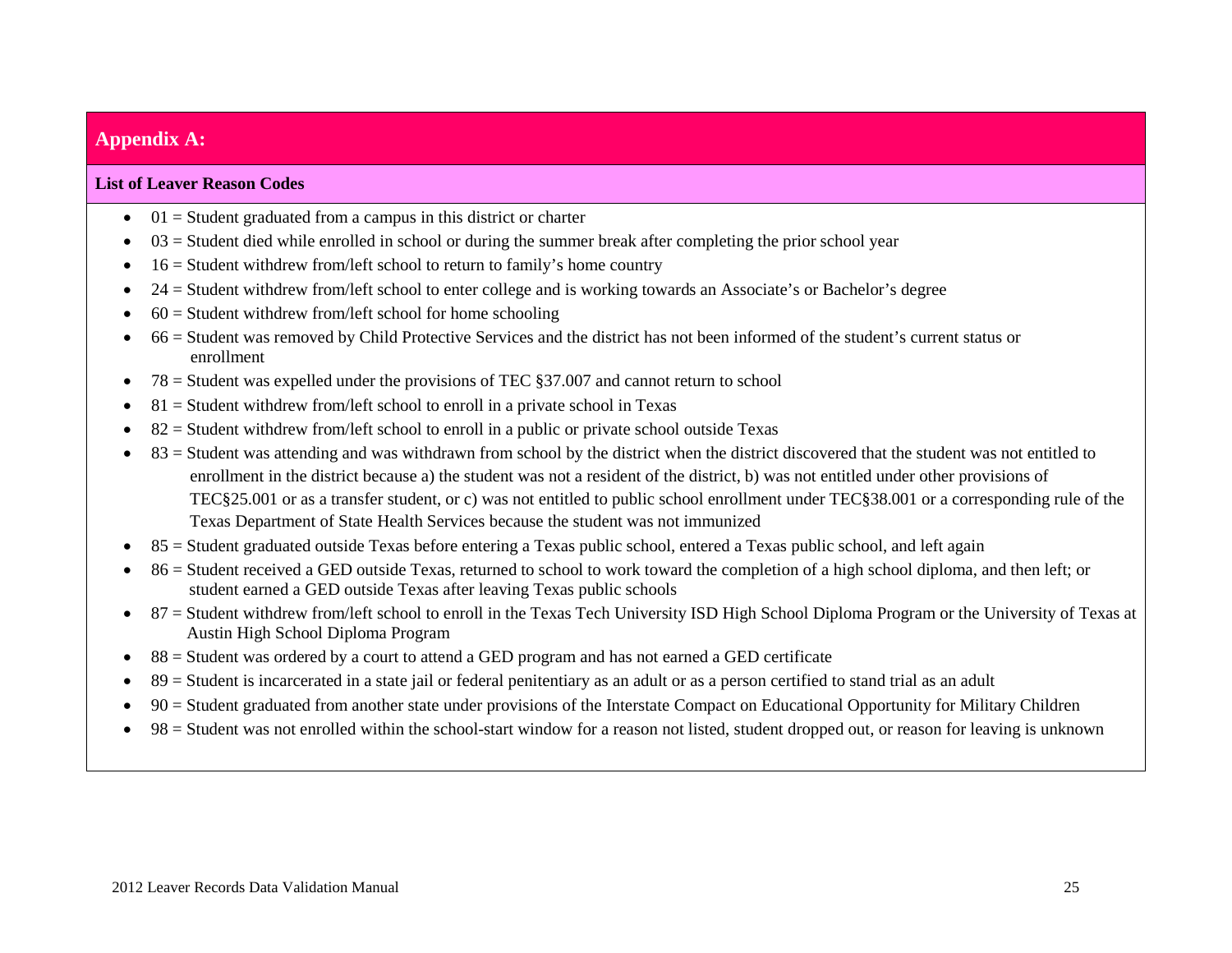*This Page Intentionally Left Blank*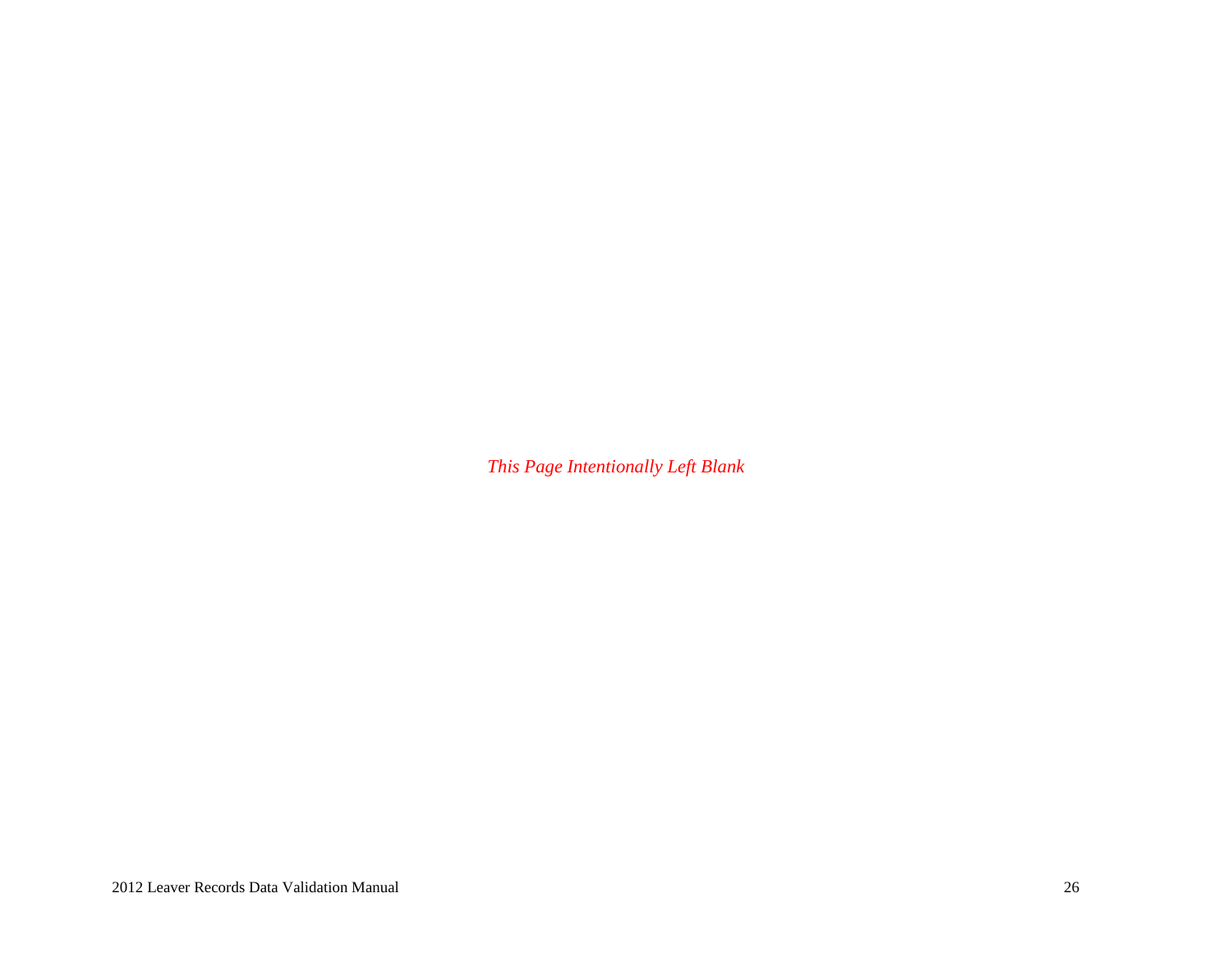### **Appendix B:**

#### **Brief Descriptions of District Type Classifications, 2010-2011**

- 1. Major Urban A district is classified as major urban if: (a) it is located in a county with a population of at least 775,000; (b) its enrollment is the largest in the county or at least 75 percent of the largest district enrollment in the county; and (c) at least 35 percent of enrolled students are economically disadvantaged. A student is reported as economically disadvantaged if he or she is eligible for free or reduced-price meals under the National School Lunch and Child Nutrition Program. Example: Austin ISD (227901).
- 2. Major Suburban A district is classified as major suburban if: (a) it does not meet the criteria for classification as major urban; (b) it is contiguous to a major urban district; and (c) its enrollment is at least 3 percent that of the contiguous major urban district or at least 4,500 students. A district also is classified as major suburban if: (a) it does not meet the criteria for classification as major urban; (b) it is not contiguous to a major urban district; (c) it is located in the same county as a major urban district; and (d) its enrollment is at least 15 percent that of the nearest major urban district in the county or at least 4,500 students. Examples: Goose Creek ISD (101911) and Castleberry ISD (220917).
- 3. Other Central City  $A$  district is classified as other central city if: (a) it does not meet the criteria for classification in either of the previous subcategories; (b) it is not contiguous to a major urban district; (c) it is located in a county with a population of between 100,000 and 774,999; and (d) its enrollment is the largest in the county or at least 75 percent of the largest district enrollment in the county. Examples: Brownsville ISD (031901) and McAllen ISD (108906).
- 4. Other Central City Suburban A district is classified as other central city suburban if: (a) it does not meet the criteria for classification in any of the previous subcategories; (b) it is located in a county with a population of between 100,000 and 774,999; and (c) its enrollment is at least 15 percent of the largest district enrollment in the county. A district also is other central city suburban if: (a) it does not meet the criteria for classification in any of the previous subcategories; (b) it is contiguous to an other central city district; (c) its enrollment is greater than 3 percent that of the contiguous other central city district; and (d) its enrollment exceeds the median district enrollment of 779 students for the state. Examples: Port Arthur ISD (123907) and Harlingen CISD (031903).
- 5. Independent Town A district is classified as independent town if: (a) it does not meet the criteria for classification in any of the previous subcategories; (b) it is located in a county with a population of 25,000 to 99,999; and (c) its enrollment is the largest in the county or greater than 75 percent of the largest district enrollment in the county. Examples: Victoria ISD (235902) and Winnsboro ISD (250907).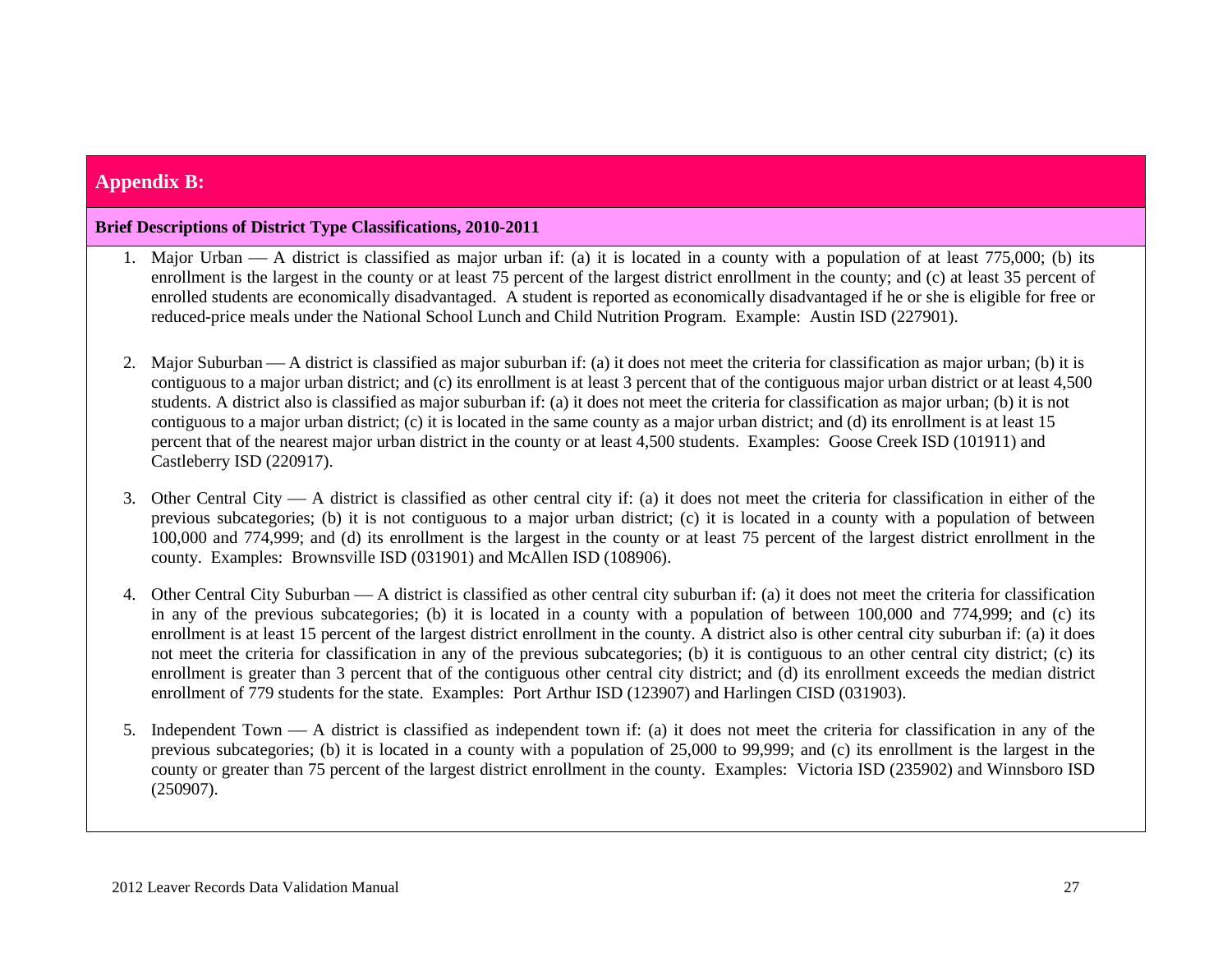#### **Appendix B:**

#### **Brief Descriptions of District Type Classifications, 2010-2011**

- 6. Non-Metropolitan: Fast Growing A district is classified as non-metropolitan: fast growing if: (a) it does not meet the criteria for classification in any of the previous subcategories; (b) it has an enrollment of at least 300 students; and (c) its enrollment has increased by at least 20 percent over the past five years. Example: Jarrell ISD (246907).
- 7. Non-Metropolitan: Stable A district is classified as non-metropolitan: stable if: (a) it does not meet the criteria for classification in any of the previous subcategories; and (b) its enrollment exceeds the median district enrollment for the state. Example: Snyder ISD (208902).
- 8. Rural A district is classified as rural if it does not meet the criteria for classification in any of the previous subcategories. A rural district has either: (a) an enrollment of between 300 and the median district enrollment for the state and an enrollment growth rate over the past five years of less than 20 percent; or (b) an enrollment of less than 300 students. Example: Valley View ISD (049903).
- 9. Charter School Districts Open-enrollment charter schools operating within a facility of a nonprofit or government entity or an institution of higher education. Example: George I. Sanchez Charter School (101804).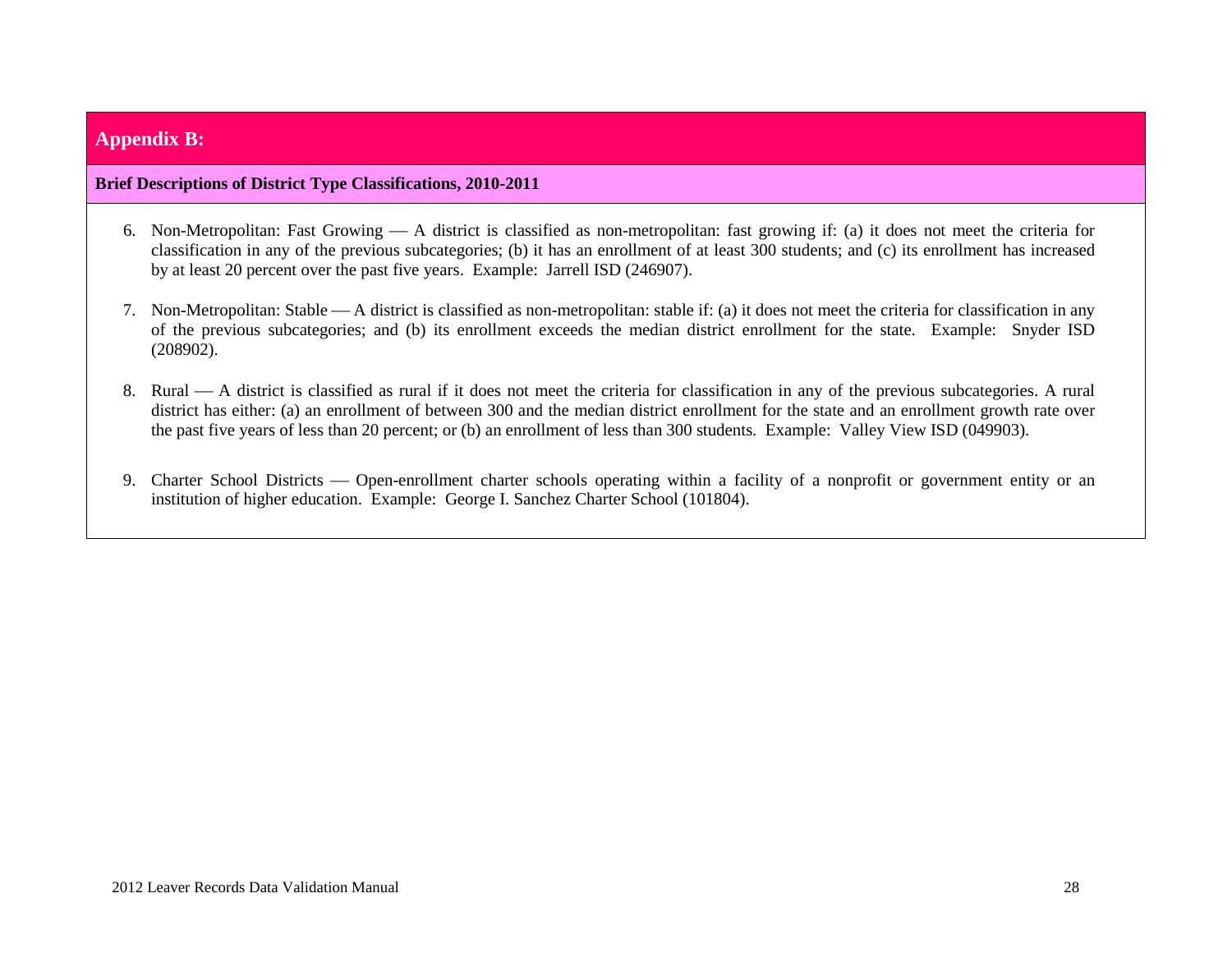## **Appendix C: ESC Performance-Based Monitoring Contacts**

Latest updates to the ESC Performance Based Monitoring Contacts can be found at [http://mansfield.tea.state.tx.us/tea.askted.web/Forms/Home.aspx,](http://mansfield.tea.state.tx.us/tea.askted.web/Forms/Home.aspx) using the Search RESCs function.

| <b>Full Name</b>       | <b>Region</b>  | <b>City</b>           | <b>Phone</b>            | <b>Email Address</b>      |
|------------------------|----------------|-----------------------|-------------------------|---------------------------|
| DR LISA GARCIA         |                | <b>EDINBURG</b>       | $(956)$ 984-6027        | lgarcia@esc1.net          |
| <b>DAN BAEN</b>        | $\overline{2}$ | <b>CORPUS CHRISTI</b> | $(361)$ 561-8415        | dan.baen@esc2.us          |
| DR SONIA A PEREZ       | $\overline{2}$ | <b>CORPUS CHRISTI</b> | $(361) 561 - 8407$      | sonia.perez@esc2.us       |
| <b>KATHY GRAHAM</b>    | 3              | <b>VICTORIA</b>       | (361) 573-0731 ext:324  | kgraham@esc3.net          |
| <b>PAM SNYDER</b>      | 3              | <b>VICTORIA</b>       | (361) 573-0731 ext:252  | psnyder@esc3.net          |
| <b>SHARON BENKA</b>    | 4              | <b>HOUSTON</b>        | $(713) 744 - 6358$      | sbenka@esc4.net           |
| <b>JERRY KLEKOTTA</b>  | 4              | <b>HOUSTON</b>        | $(713) 744 - 6393$      | gklekotta@esc4.net        |
| <b>SHERRI MCCORD</b>   | $\overline{4}$ | <b>HOUSTON</b>        | $(713) 744 - 6596$      | smccord@esc4.net          |
| <b>MONICA MAHFOUZ</b>  | 5              | <b>BEAUMONT</b>       | $(409)$ 923-5411        | mmahfouz@esc5.net         |
| SANDY CAMMARATA-GARCIA | 6              | <b>HUNTSVILLE</b>     | $(936)$ 435-8235        | sgarcia@esc6.net          |
| <b>TERESA ANDERSON</b> | 6              | <b>HUNTSVILLE</b>     | $(936)$ 435-8250        | tanderson@esc6.net        |
| <b>CAROL WILLIAMS</b>  | 6              | <b>HUNTSVILLE</b>     | $(936)$ 435-8355        | cwilliams@esc6.net        |
| <b>JAYNE TAVENNER</b>  | 6              | <b>HUNTSVILLE</b>     | $(936)$ 435-8242        | jtavenner@esc6.net        |
| <b>SHARON LUSK</b>     | $\overline{7}$ | <b>KILGORE</b>        | $(903)$ 988-6908        | slusk@esc7.net            |
| <b>KARLA COKER</b>     | 8              | MT PLEASANT           | (903) 572-8551 ext:2731 | kcoker@reg8.net           |
| PAM ALBRITTON          | 8              | MT PLEASANT           | (903) 572-8551 ext:2762 | palbritton@reg8.net       |
| <b>MICKI WESLEY</b>    | 9              | <b>WICHITA FALLS</b>  | (940) 322-6928 ext:370  | micki.wesley@esc9.net     |
| <b>JILL LANDRUM</b>    | 9              | <b>WICHITA FALLS</b>  | $(940)$ 322-6928        | jill.landrum@esc9.net     |
| <b>JEAN ASHTON</b>     | 9              | <b>WICHITA FALLS</b>  | $(940)$ 322-6928        | jean.ashton@esc9.net      |
| <b>WES PIERCE</b>      | 9              | <b>WICHITA FALLS</b>  | $(940)$ 322-6928        | wes.pierce@esc9.net       |
| <b>DARREN FRANCIS</b>  | 9              | <b>WICHITA FALLS</b>  | (940) 322-6928 ext:302  | darren.francis@esc9.net   |
| <b>JAN MOBERLEY</b>    | 10             | <b>RICHARDSON</b>     | $(972)$ 348-1426        | jan.moberley@region10.org |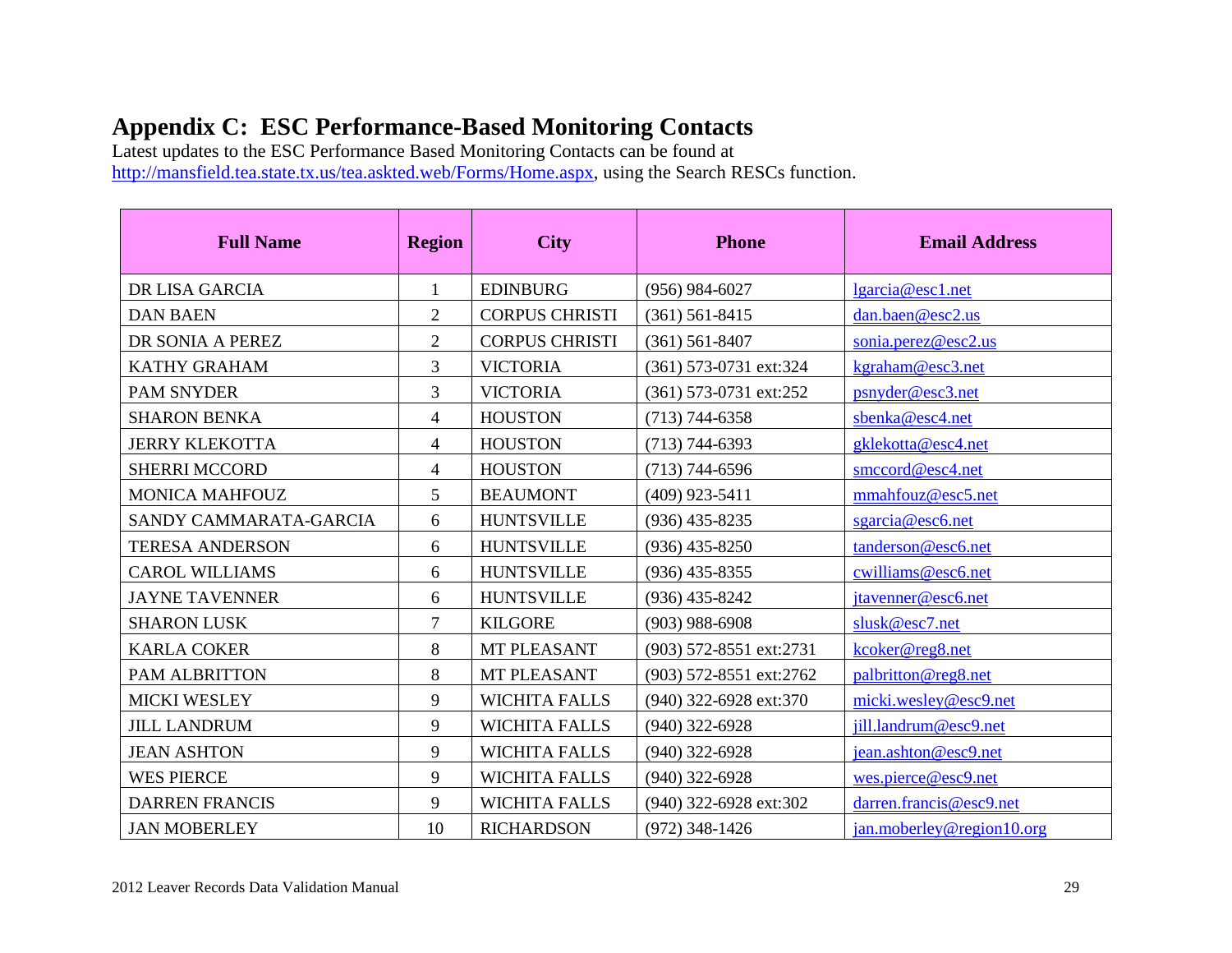| <b>Full Name</b>         | <b>Region</b> | <b>City</b>        | <b>Phone</b>            | <b>Email Address</b>           |
|--------------------------|---------------|--------------------|-------------------------|--------------------------------|
| DR GLORIA KEY            | 10            | <b>RICHARDSON</b>  | $(972)$ 348-1536        | gloria.key@region10.org        |
| KATHY WRIGHT-CHAPMAN     | 11            | <b>FORT WORTH</b>  | $(817) 740 - 7546$      | KWC@esc11.net                  |
| <b>CHRISTINE HOLECEK</b> | 12            | <b>WACO</b>        | $(254)$ 297-1284        | cholecek@esc12.net             |
| <b>CARIE DOWNES</b>      | 12            | <b>WACO</b>        | $(254) 297 - 1252$      | cdownes@esc12.net              |
| STEPHANIE KUCERA         | 12            | <b>WACO</b>        | $(254)$ 297-1154        | skucera@esc12.net              |
| <b>LAURA ABBOTT</b>      | 13            | <b>AUSTIN</b>      | $(512)$ 919-5207        | laura.abbott@esc13.txed.net    |
| <b>CRAIG HENDERSON</b>   | 13            | <b>AUSTIN</b>      | $(512)$ 919-5390        | craig.henderson@esc13.txed.net |
| TAMARA MCGAUGHEY         | 14            | <b>ABILENE</b>     | $(325)$ 675-8616        | tmcgaughey@esc14.net           |
| <b>EMILIA MORENO</b>     | 14            | <b>ABILENE</b>     | $(325)$ 675-8644        | emoreno@esc14.net              |
| <b>LAURA STRUBE</b>      | 15            | <b>SAN ANGELO</b>  | (325) 658-6571 ext:4065 | laura.strube@netxv.net         |
| <b>SHIRLEY CLARK</b>     | 16            | <b>AMARILLO</b>    | $(806)$ 677-5130        | shirley.clark@esc16.net        |
| <b>JENNIFER DE LEON</b>  | 17            | <b>LUBBOCK</b>     | $(806)$ 281-5889        | jdeleon@esc17.net              |
| <b>KAYE ORR</b>          | 18            | <b>MIDLAND</b>     | $(432)$ 567-3244        | kayeorr@esc18.net              |
| LEE LENTZ-EDWARDS        | 18            | <b>MIDLAND</b>     | $(432)$ 563-2380        | llentz@esc18.net               |
| <b>JOHN PETREE</b>       | 18            | <b>MIDLAND</b>     | $(432)$ 561-4385        | jpetree@esc18.net              |
| <b>KELLI CRAIN</b>       | 18            | <b>MIDLAND</b>     | $(432)$ 567-3273        | kcrain@ESC18.NET               |
| <b>ANTHONY FRAGA</b>     | 19            | <b>EL PASO</b>     | $(915) 780 - 6553$      | afraga@esc19.net               |
| <b>REBECCA ONTIVEROS</b> | 19            | <b>EL PASO</b>     | $(915) 780 - 5093$      | rontiveros@esc19.net           |
| <b>DAWN WHITE</b>        | 20            | <b>SAN ANTONIO</b> | $(210)$ 370-5402        | dawn.white@esc20.net           |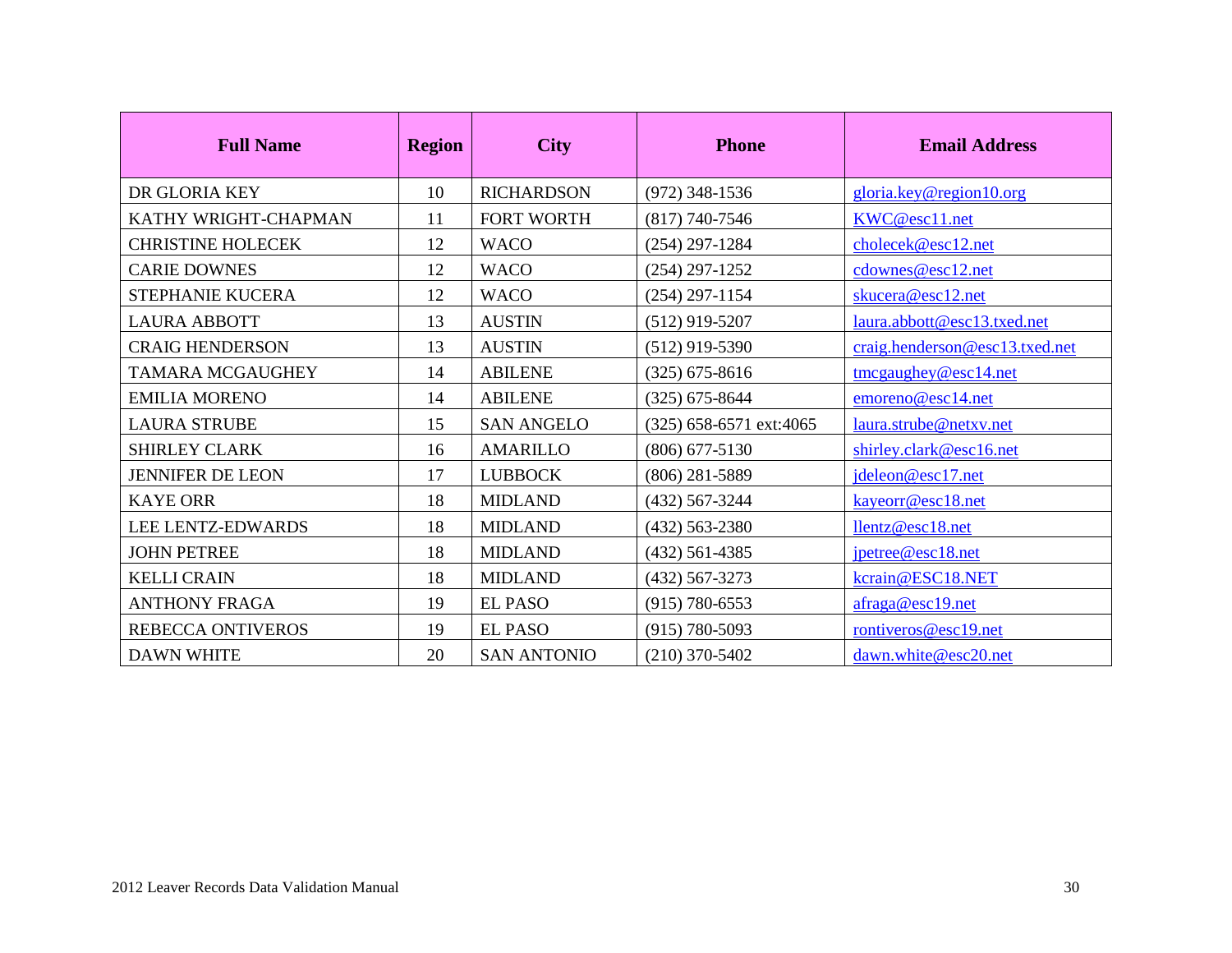## **Section IV: Comments and Questions**

| <b>COMMENTS AND QUESTIONS</b>                                                                                                                                                                                                                                                                                                                                                                                                                                                                                                                       |                                                                                                                                              |  |
|-----------------------------------------------------------------------------------------------------------------------------------------------------------------------------------------------------------------------------------------------------------------------------------------------------------------------------------------------------------------------------------------------------------------------------------------------------------------------------------------------------------------------------------------------------|----------------------------------------------------------------------------------------------------------------------------------------------|--|
| <b>Questions about the 2012 Leaver Records Data Validation</b><br><i>Indicators</i> should be addressed to:                                                                                                                                                                                                                                                                                                                                                                                                                                         | Questions about <i>Interventions</i> , including ISAM inquiries<br>should be addressed to:                                                   |  |
| <b>Performance-Based Monitoring</b><br>$(512)$ 936-6426<br><b>Phone:</b><br><b>Email:</b><br>pbm@tea.state.tx.us                                                                                                                                                                                                                                                                                                                                                                                                                                    | <b>Division of Program Monitoring and Interventions</b><br>$(512)$ 463-5226<br><b>Phone:</b><br>PMIdivision@tea.state.tx.us<br><b>Email:</b> |  |
| <b>Comments on the 2012 Leaver Records Data Validation Indicators:</b>                                                                                                                                                                                                                                                                                                                                                                                                                                                                              |                                                                                                                                              |  |
| Comments on the 2012 Leaver Records Data Validation Indicators are welcome and will assist the agency in its evaluation and<br>future development efforts. Comments may be submitted to Rachel Harrington, Director, Performance-Based Monitoring,<br>Texas Education Agency, 1701 North Congress Avenue, Austin, Texas 78701-1494 or sent via e-mail to<br>phm@tea.state.tx.us. Comments should be provided no later than February 15, 2013, in order to allow sufficient time for<br>consideration in the 2013 data validation development cycle. |                                                                                                                                              |  |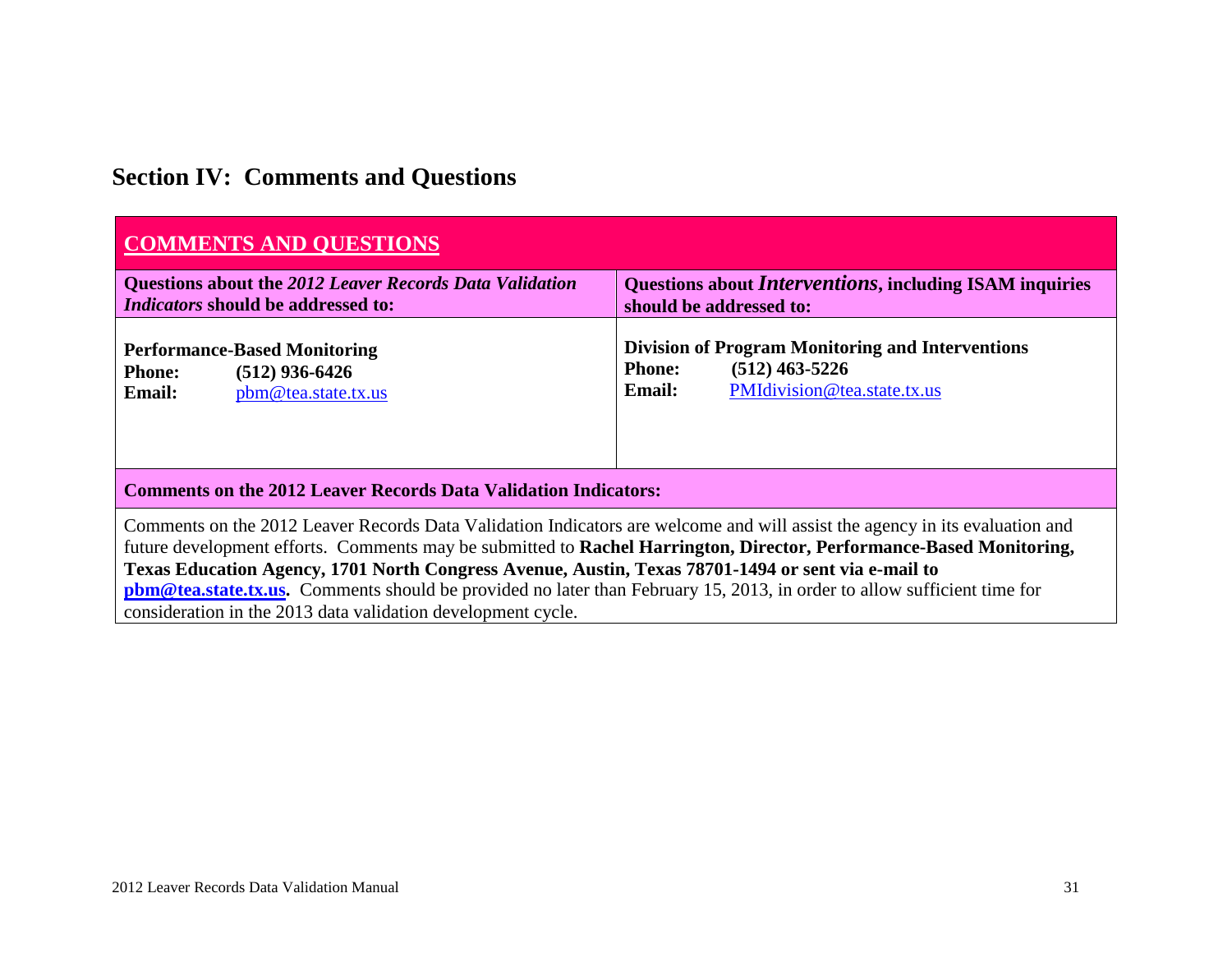*This Page Intentionally Left Blank*